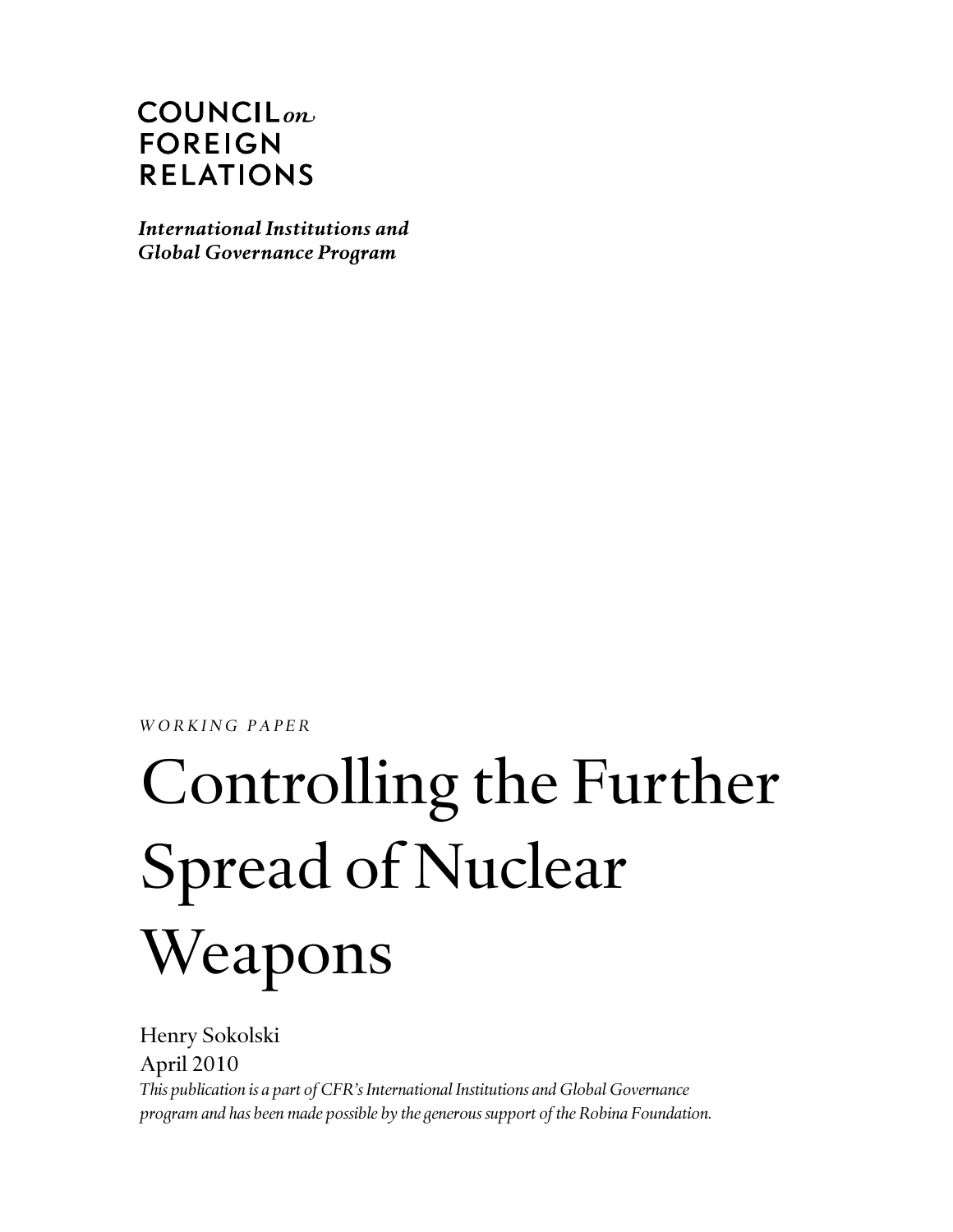The Council on Foreign Relations (CFR ) is an independent, nonpartisan membership organization, think tank, and publisher dedicated to being a resource for its members, government officials, business executives, journalists, educators and students, civic and religious leaders, and other interested citizens in order to help them better understand the world and the foreign policy choices facing the United States and other countries. Founded in 1921, CFR carries out its mission by maintaining a diverse membership, with special programs to promote interest and develop expertise in the next generation of foreign policy leaders; convening meetings at its headquarters in New York and in Washington, DC, and other cities where senior government officials, members of Congress, global leaders, and prominent thinkers come together with CFR members to discuss and debate major international issues; supporting a Studies Program that fosters independent research, enabling CFR scholars to produce articles, reports, and books and hold roundtables that analyze foreign policy issues and make concrete policy recommendations; publishing *Foreign Affairs*, the preeminent journal on international affairs and U.S. foreign policy; sponsoring Independent Task Forces that produce reports with both findings and policy prescriptions on the most important foreign policy topics; and providing up-to-date information and analysis about world events and American foreign policy on its website, CFR.org.

The Council on Foreign Relations takes no institutional positions on policy issues and has no affiliation with the U.S. government. All statements of fact and expressions of opinion contained in its publications are the sole responsibility of the author or authors.

For further information about CFR or this paper, please write to the Council on Foreign Relations, 58 East 68th Street, New York, NY 10065, or call the Director of Communications at 212.434.9400. Visit CFR's website, www.cfr.org.

Copyright © 2010 by the Council on Foreign Relations®, Inc. All rights reserved. Printed in the United States of America.

This paper may not be reproduced in whole or in part, in any form beyond the reproduction permitted by Sections 107 and 108 of the U.S. Copyright Law Act (17 U.S.C. Sections 107 and 108) and excerpts by reviewers for the public press, without express written permission from the Council on Foreign Relations. For information, write to the Publications Office, Council on Foreign Relations, 58 East 68th Street, New York, NY 10065.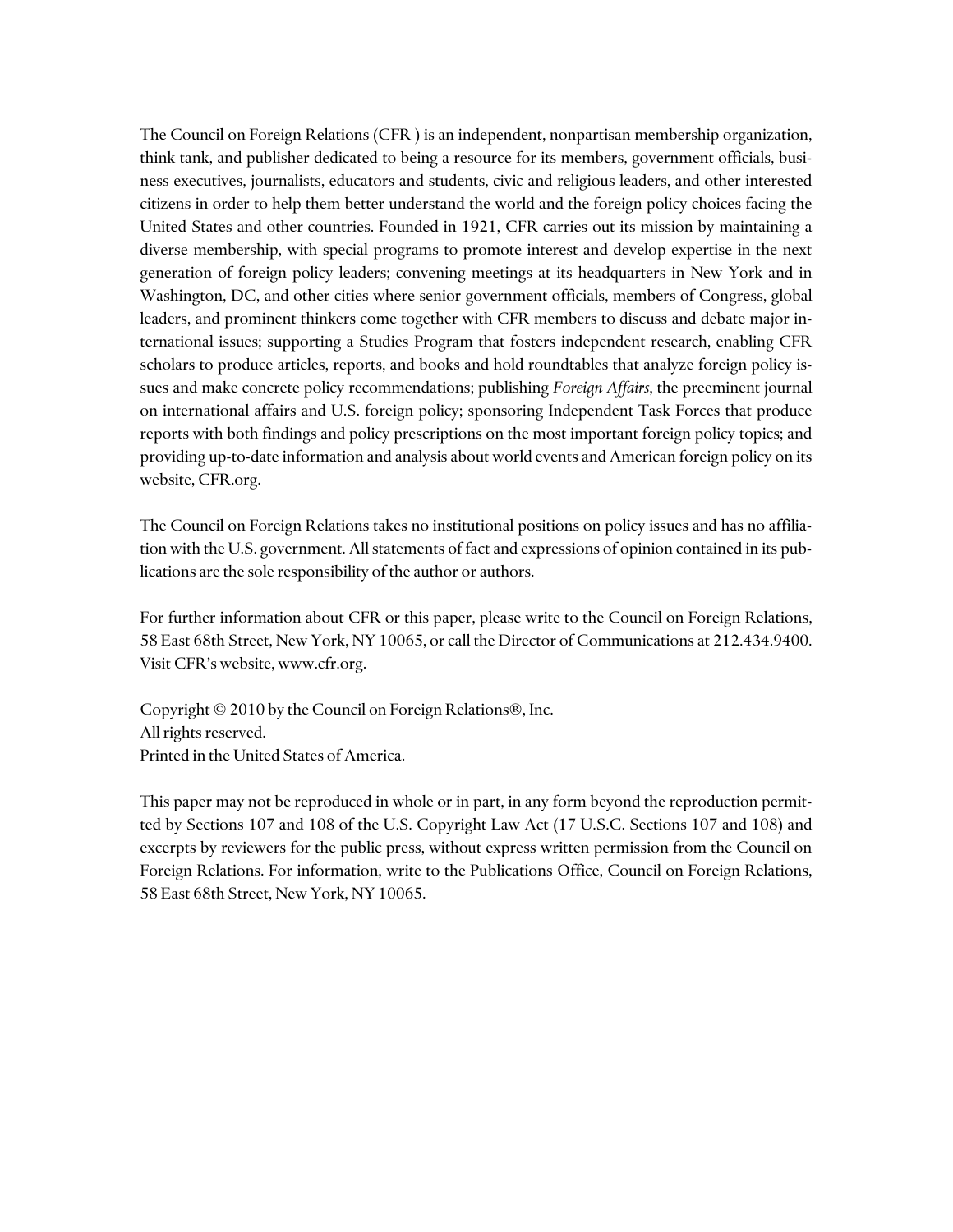#### *INTRODUCTION*

The replacement for the Strategic Arms Reductions Treaty (START), which presidents Barack Obama and Dmitry Medvedev signed in April 2010, marks the first legally binding arms control agreement to be reached in nearly twenty years. At the Nuclear Nonproliferation Treaty (NPT) review conference in May 2010, where the topic of nuclear disarmament will be discussed, the elimination of nuclear weapons will be viewed as a practical possibility. While this prospect can be easily dismissed as an optimistic or fleeting trend, it should instead be harnessed as a means to bolster international security, or at least not to make matters worse. This requires both sound insights into what is and is not possible, and in Washington, sensitivity to an increasing number of contentious political views regarding nuclear controls.

A significant stumbling block to securing tighter limits on dual-use nuclear activities and to further reducing nuclear weapons is how heavily the Obama administration nuclear agenda depends on the successful negotiation and ratification of legally binding bilateral and international control agreements. These formal agreements include arms reduction treaties to follow New START, the Comprehensive Test Ban Treaty (CTBT), a fissile material cutoff treaty (FMCT) banning further military nuclear production, and a variety of multilateral and international nonproliferation and nuclear fuel supply arrangements. These formal legal devices are, at best, an awkward way to secure the support of administration critics in Congress, who are skeptical of traditional nuclear control. Nor are any of these treaty-based agreements—some of which require ratification by North Korea, Iran, Pakistan, India, Egypt, and China—likely to fully come into effect any time soon.

This suggests that it would be useful to develop a more practical set of control measures that are not at odds with the current agenda, but are more likely to secure bipartisan support and can begin to be implemented without the legal consent of other states. Fleshing out this agenda requires clarifying the character of the long-term nuclear threats the United States and its friends are likely to face, and identifying which ones are most tractable.

#### *WASHINGTON'S CURRENT AGENDA*

After the replacement agreement for START (New START), Obama administration officials hope to reach additional nuclear weapon reduction agreements not only between the United States and Russia, but with the other nuclear weapon states as well. The expectation is that these agreements will then persuade nonnuclear weapon states to steer clear of dangerous civilian nuclear fuel activities and open their facilities to more rigorous international inspections.

Such nuclear hopes, however, are unlikely to be fully realized. Barring regime change in North Korea or Iran, neither Pyongyang's nuclear disarmament nor Tehran's cessation of nuclear weapons– related activities are probable. As for further reductions in existing nuclear arsenals, some further ones may be possible, but capturing Russia's much larger number of tactical nuclear weapons will not come easily or quickly. The odds of China, India, Pakistan, North Korea, and Israel agreeing to nuclear warhead reductions in the near future are even more remote.

Assuming current nuclear trends continue, international security could be easily tested in the next two decades as it has never been before. Prior to 2020, the United Kingdom could find its nuclear forces eclipsed by those of Pakistan, Israel, and India; soon thereafter, France could share the same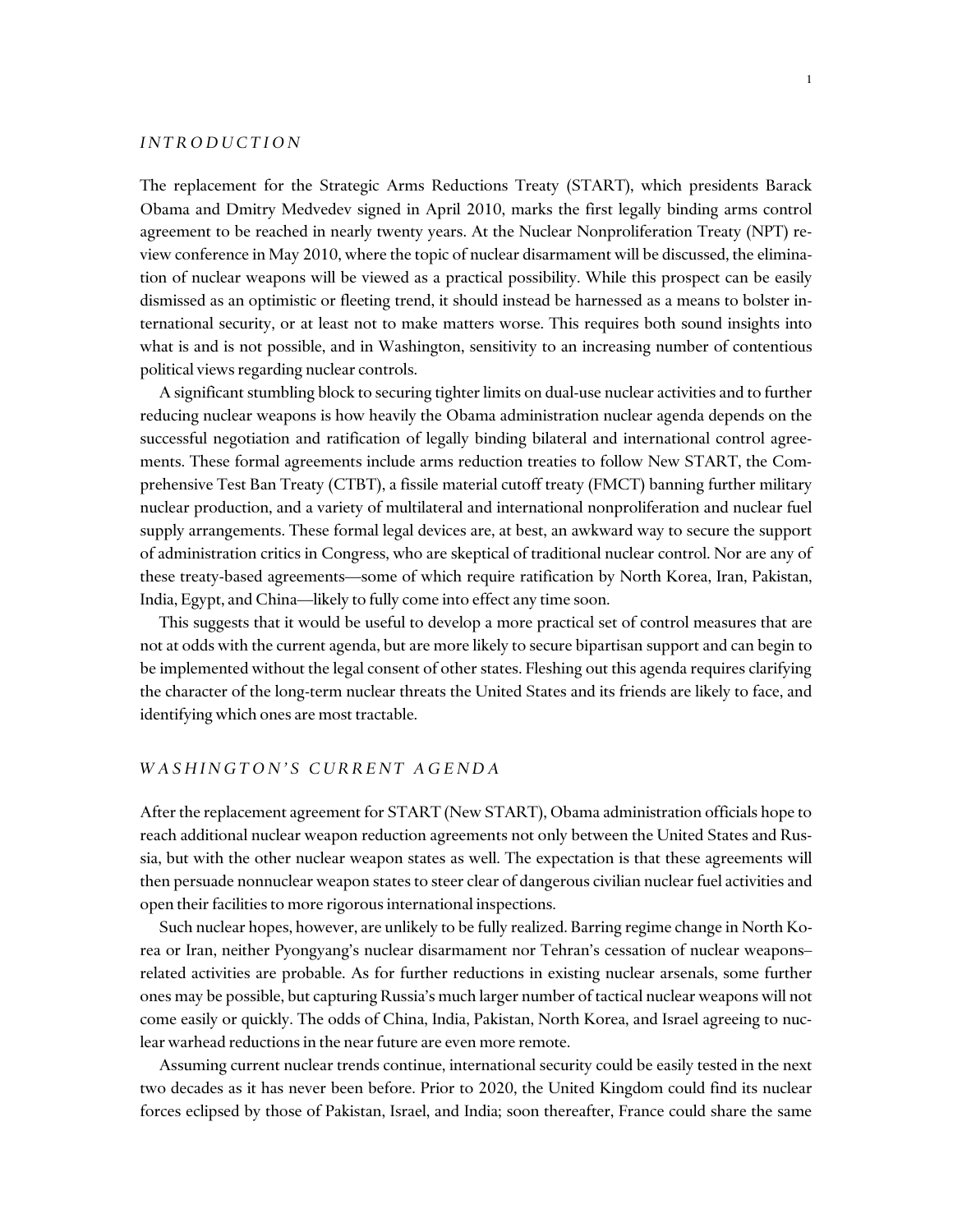fate. China, which already has enough separated plutonium and highly enriched uranium to triple its current stockpile of roughly three hundred nuclear warheads, could also expand its nuclear arsenal. Meanwhile, Japan, which has the equivalent of two thousand bombs of separated plutonium on its territory, will soon operate a reprocessing plant that could add to it the equivalent of 250 nuclear bombs of plutonium each year.1 U.S. and Russian weapons-usable fissile material stocks—still large enough to be converted back to many tens of thousands of weapons—will experience only marginal declines, while similar stocks in the other nuclear weapon states and Japan could easily double.<sup>2</sup> Compounding these developments, over thirty states have expressed their desire to build large reactors of their own. If fully realized, this is almost certain to increase the spread of nuclear weapons– related related materials and expertise to an even larger number of states.<sup>3</sup>

None of these trends in arsenals, fissile material stocks, or nuclear power is likely to bolster the cause of eliminating nuclear weapons. Even success with the current battery of U.S.-backed arms control measures—including ratification of major U.S.-Russia arms reductions treaties (New START and possibly others), CTBT, FMCT, and agreements that establish international civilian nuclear fuel banks and enhanced international inspections of civilian nuclear programs—is unlikely to be sufficient to avoid these troubling trends. Moreover, these arms control measures, if executed too hastily, could conceivably make matters worse in several ways.

- Congressional critics of bilateral strategic arms reductions with Moscow warn that if New START is superseded by reductions to one thousand or fewer strategic nuclear warheads, it might undermine the credibility of U.S. nuclear security guarantees to key allies. As a result, states like South Korea, Japan, and Turkey might be tempted to develop nuclear arsenals of their own.4
- Too hasty a push for CTBT ratification might also backfire. Several of India's top nuclear scientists recently had a contentious public debate over whether India needed to resume nuclear testing. One central argument for resumption is to preempt what some in India fear is an approaching deadline. Meanwhile, American test ban opponents have urged the U.S. Senate to tie the treaty's testing limits to what other states, namely Russia, believe is allowed. Some Russian officials have argued that extremely low-yield nuclear tests are permissible under the treaty. If so, pegging the treaty's prohibitions to such a standard could risk authorizing limited nuclear tests.5
- Securing a nondiscriminatory global ban against the "military" production of separated plutonium and enriched uranium for nuclear weapons could also be problematic. The proposed treaty only bans the production of fissile material for military purposes. Civil production is allowed. Yet the odds of inspectors catching military diversions from such "peaceful" fuel activities are quite low.6 The hope is that most nuclear weapon states might lack incentives to cheat since the treaty would allow them to retain their military holdings. But if the treaty came into effect, it is difficult to see how its nuclear members would be able to deflect demands from nonnuclear weapon states for equal treatment—to be allowed to make nuclear fuel and have their nuclear production plants be inspected no more carefully than those of weapons states. One proposal to address this problem is to afford nonnuclear weapon states access to international civilian nuclear fuel services. Unless these states are in violation of existing nuclear rules, though, they already have access to such services from a variety of providers.
- With the growing popularity of civilian nuclear energy, nuclear supplier states claim that exporting new power reactors will not increase proliferation since these products will be coupled with the application of "enhanced" nuclear inspections. Yet, in the most worrisome cases—Syria, Iran, Al-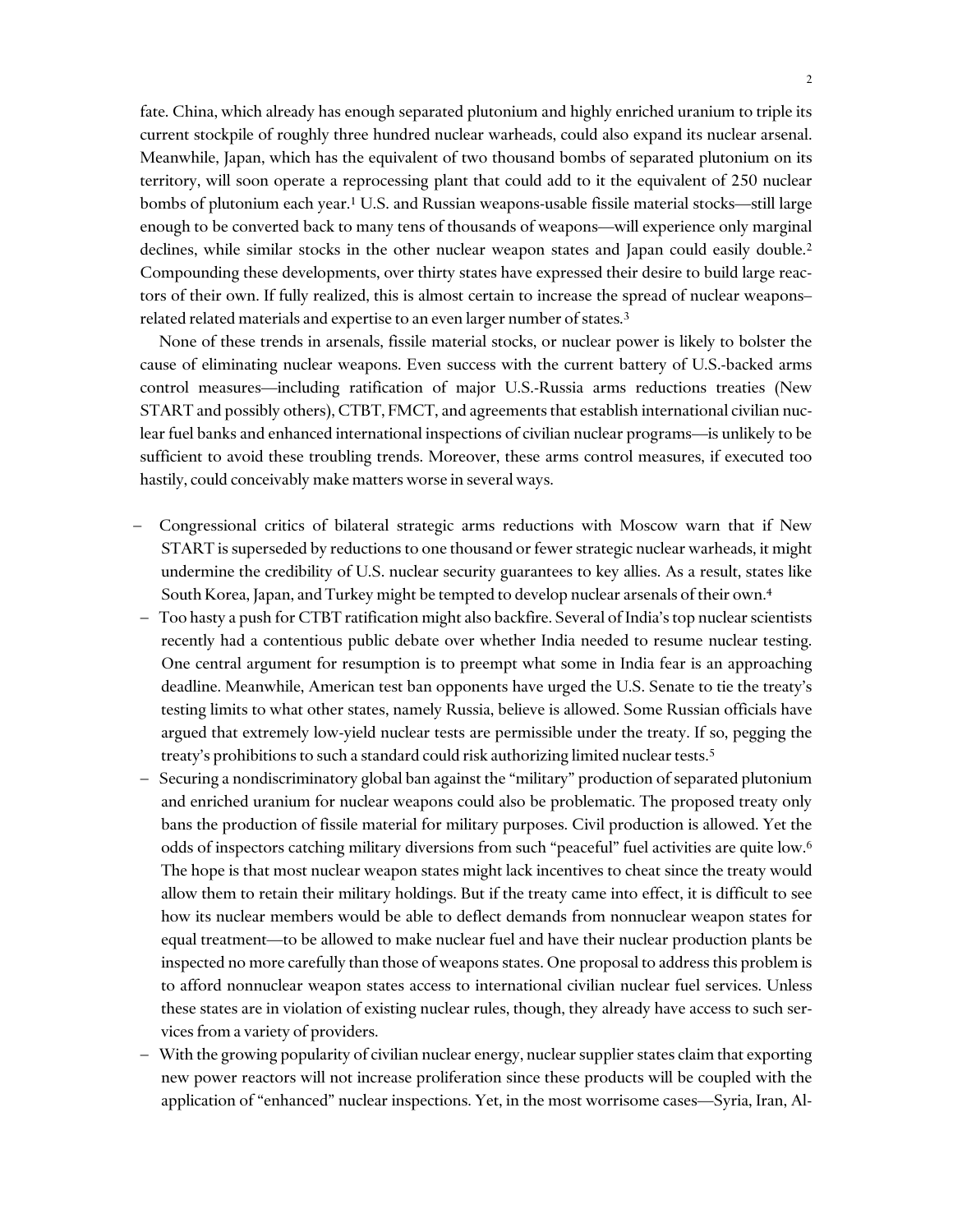geria, Egypt, Saudi Arabia, and Myanmar—even enhanced inspections may be too unreliable to effectively deter or prevent significant military diversions. At present, international nuclear inspections are failing to maintain continuity of inspections over most of the world's spent or fresh fuel—materials that can be used to accelerate the production of weapons-usable fissile material at enrichment and reprocessing plants. These nuclear fuel facilities, moreover, can be hidden from inspectors and, even when declared, be used to make weapons-usable fuel without nuclear inspectors detecting such activity in a timely fashion. For all of these reasons, it must be clear that any recipient of a large reactor—even a reputed "proliferation-resistant" light-water reactor—is entirely out of the nuclear bomb–making business and is likely to stay out of it.7

Several of these points are beginning to receive attention in the United States, but the debate needs to be broadened. Even if the favorite nuclear control initiatives in Washington and Europe— New START, CTBT, FMCT, civilian nuclear fuel banks, and intrusive nuclear inspections—are all adopted and implemented in ways that avoid the aforementioned risks, the United States and its allies would still face a series of additional, major nuclear proliferation threats. Some of these threats are more probable than others, but all likely enough to require that U.S. decision-makers attend to them now.

#### *NUCLEAR REDUCTIONS AND THE NEXT ARMS RACE*

Perhaps the least explored risk for potential proliferation is that as the United States and Russia incrementally reduce their nuclear weapons deployments, China, India, Pakistan, and Israel may continue to increase theirs. At the outset of New START negotiations last year, President Barack Obama is reported to have originally sought to reduce the number of operationally deployed strategic warheads to one thousand each. Although New START limits the United States and Russia to roughly 1,550 warheads, leading arms control experts are already calling for the two countries to reduce their deployments to one thousand by 2020.<sup>8</sup> Assuming Obama achieves this objective in subsequent negotiations, it would open up the possibility that sometime after 2020, the difference in operational weapon levels separating the United States and Russia from other nuclear weapon states would be measured in the hundreds rather than thousands.

In such a world, relatively small changes in any state's nuclear weapons capabilities could have a much larger impact on the perceived balance of power than it does today. Compounding the increased volatility that this set of trends might produce are the large and growing stockpiles of weapons-usable fissile materials—separated plutonium and highly enriched uranium—held in several states. In the United States and Russia, these stockpiles already exceed the equivalent of the material in tens of thousands of crude bombs, and they are projected to grow in Pakistan, India, China, Israel, and Japan. This will enable all of these states to increase their current nuclear deployments more quickly and dramatically than any of the superpowers could during the worrisome early years of the Cold War.

Twenty years from now there could be more "threshold" nuclear weapon states—countries that could acquire nuclear weapons in a matter of months, like Japan and Iran. If the projected thirty states all realize their dreams of bringing their first power reactors online by 2030, it would double the approximately thirty states that currently have such programs, most of which are in Europe.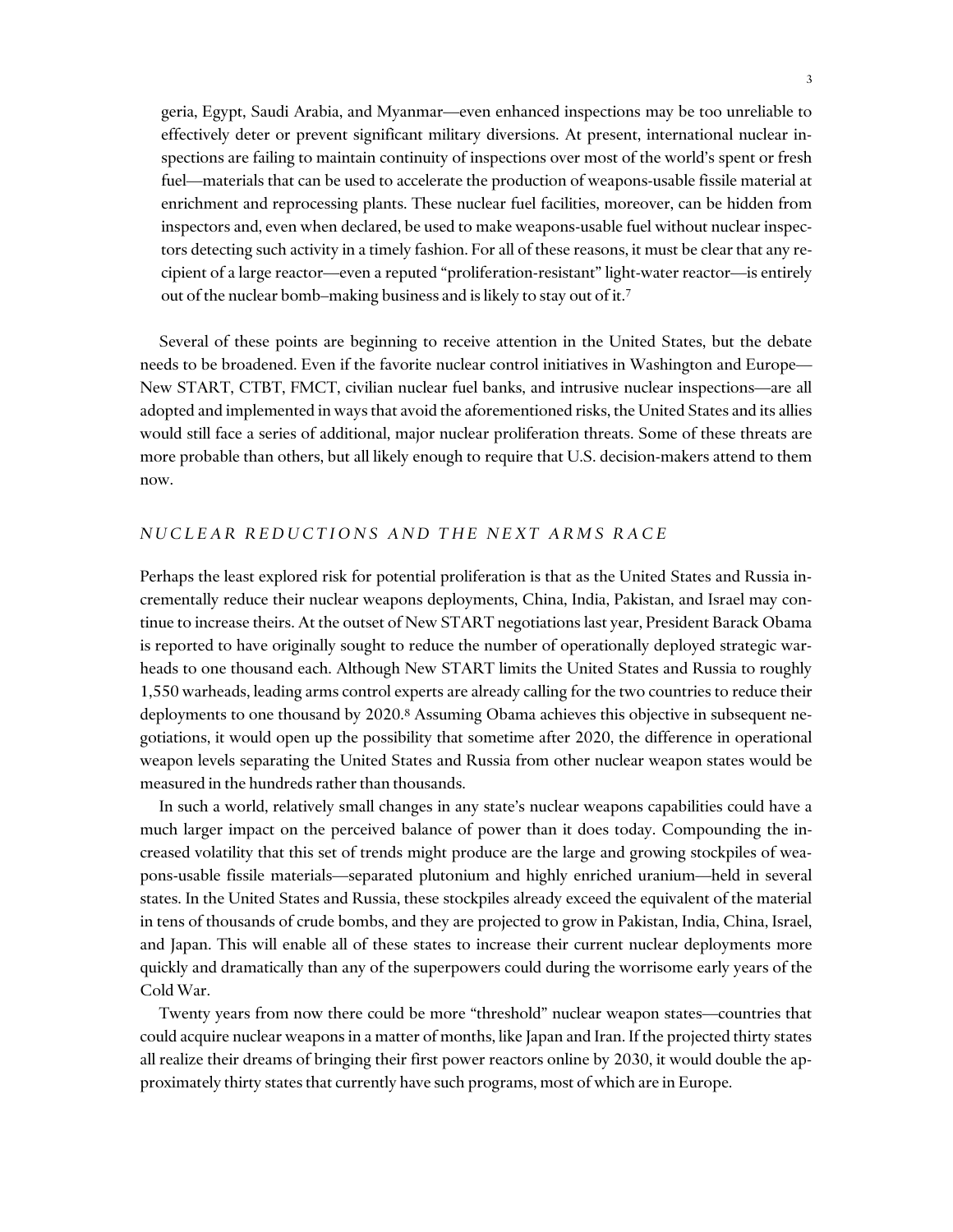If even a portion of this civilian nuclear expansion is realized, it could have major military implications. Every current weapon state brought a large reactor online prior to acquiring its first bomb. The United Kingdom, France, Russia, India, and the United States made a significant portion of their nuclear weapons plutonium and tritium from reactors that also provided power to their electrical grids.9 The United States still uses a "proliferation resistant" light water power reactor operated by the Tennessee Valley Authority to make all of the weapons-grade tritium for its nuclear arsenal.10

In addition to large power reactors, other facilities would be needed to chemically separate the plutonium in reactor fuel or enrich the uranium used to power such machines. Yet as the recent cases of Algeria, Libya, Iran, Syria, Iraq, and North Korea demonstrate, large nuclear facilities can be built in ways that are difficult to detect. Both experience and analysis suggest that they could even be operated in ways to make timely detection of illicit production unlikely.11 If the planned civilian nuclear power programs for the Middle and Far East get completed, the world in 2030 would be a far less stable place. Instead of eight confirmed nuclear weapon states, most of which the United States now claims to recognize as allies, there could be several additional nuclear weapons–capable states— Algeria, Turkey, Saudi Arabia, Syria, and Egypt—able to acquire nuclear weapons in as little as twelve to thirty-six months. Security-challenged states like Taiwan, South Korea, Iran, and Japan are already to this point.12

In such a world the United States and its allies might know who their friends and potential adversaries might be, but they would have difficulty knowing what countries might do in a crisis—close ranks, develop their own weapons options, or follow the lead of some other nuclear weapons– capable nation. As for possible adversaries, it would be difficult to determine just how lethal their military forces might be.

Finally, these nuclear trends would surely aggravate prospects for nuclear terrorism. Not only would there be more opportunities to seize nuclear weapons and related materials, there would be more military and civilian nuclear facilities to sabotage. In addition, the potential for miscalculation and nuclear war could rise to a point where even nonnuclear acts of terror could ignite larger conflicts that could turn nuclear.

This sort of international volatility could easily mimic that which preceded the First and Second World Wars, periods in which overly ambitious arms control agreements were sought while states raced to complete significant covert and overt military programs. Ultimately, the latter only heightened tensions and subsequently resulted in unrestricted warfare. But if such wars break out in the future, a major difference would be that the ammunition in these conflicts might not just be highly explosive, but nuclear.

#### *PRINCIPLES FOR THE FUTURE*

The United States and like-minded countries can avoid or mitigate these trends, but only if they adhere more closely to several basic principles.

#### **Maintaining Stability in a World With Fewer Nuclear Weapons**

As nuclear deployments decline, greater care must be taken to ensure military reductions or additions actually decrease chances for war. If U.S. nuclear security guarantees are to continue to neutralize the desires of important allies from developing their own nuclear weapons, then Washington must avoid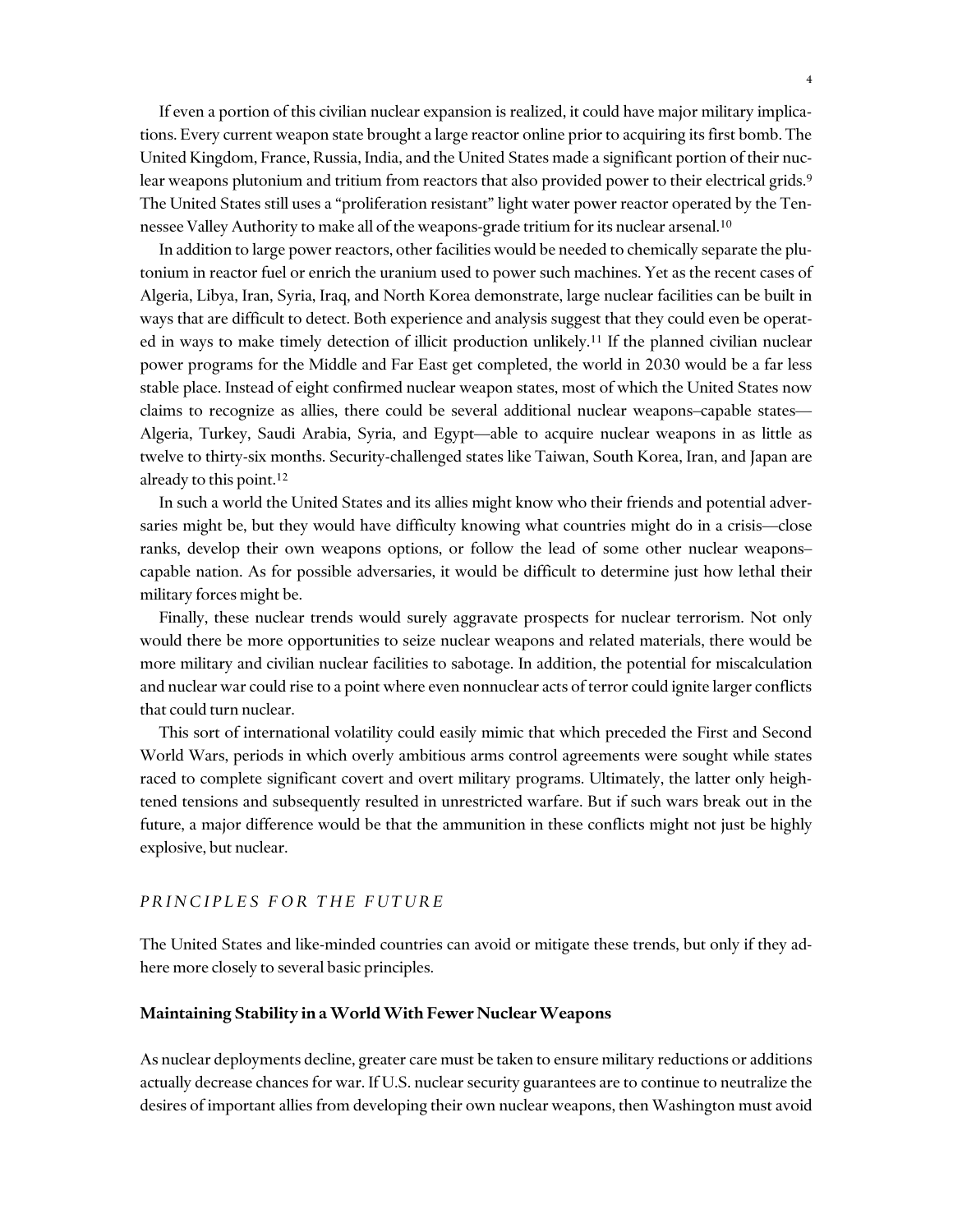undermining the correlation of forces it currently enjoys against U.S. nuclear competitors. In addition to reducing to roughly equal nuclear numbers with Russia, in the near to mid-term the United States and the North Atlantic Treaty Organization (NATO) will have to keep nuclear-armed states such as China from trying to catch up with the United States or Russia, and—in the case of India and China, Pakistan and India, and Japan and China—from catching up with each other.

This means that agreements on additional nuclear restraints, either in the form of nuclear weapons reductions or further limits on the production or stockpiling of weapons-usable fuels, will need to be reached not only with Russia, but with China, India, and Pakistan. As a practical matter, other undeclared nuclear states, like Israel, and producers of civilian nuclear weapons–usable fuels, like Japan, must be asked to curtail or end their production, or to dispose of some portion of what they currently have.

To maintain the relative parity of competing nuclear-armed states through nonnuclear military assistance or build ups, conventional arms must be substituted for nuclear ones in a manner that avoids increasing the incentive for one or both sides acquiring more nuclear weapons. Unfortunately, simply deploying more advanced nonnuclear systems to compensate for forgone nuclear platforms will not necessarily assure this.

Consider the possibilities if more long-range precision strike and advanced command control and intelligence systems are introduced in either India or Pakistan. Islamabad believes it must threaten to use its nuclear weapons to deter New Delhi's superior conventional forces. The Pakistani military, however, is already worried that with the continued acquisition of advanced precision strike systems, India could conceivably use them to knockout Pakistan's nuclear weapons force. As a result, several analysts have voiced concerns that arming India with such weapons without attending to Pakistan's defense requirements would only encourage Pakistan to go on higher nuclear alert and to acquire and disperse more nuclear weapons to keep Indian officials from thinking that they could even knock them out. Exporting the wrong kinds of advanced nonnuclear weapons systems to India or helping New Delhi build them in disproportionate numbers, they argue, could adversely influence Pakistan's nuclear weapons plans.13

Ballistic missile defenses could also be problematic. Under the right circumstances these weapons could afford a nonnuclear form of deterrence that might facilitate nuclear weapons reduction. Instead of "neutralizing" a possible opponent's missiles by targeting them with nuclear or nonnuclear offensive weapons, active missile defenses might be used to counter them after launch. They could also be useful as a form of insurance against cheating on any future nuclear-capable ballistic missile reduction agreements. To secure these benefits, though, more than mere deployment may be necessary.

Consider again the case of India and Pakistan. While Pakistan insists it must use its nuclear weapons first in any major war against India, New Delhi would hope to use its conventional forces to capture enough of Pakistan from a "cold start" and get Islamabad to quickly sue for peace. India has also begun to develop missile defense systems of its own to counter both Pakistani and Chinese offensive missile threats.

Under these circumstances, sharing equal amounts of missile defenses with India and Pakistan would only give India yet another nonnuclear military edge against Islamabad. In turn, this risks encouraging Pakistan to beef up its offensive nuclear missile forces even more. The only way to secure the benefits of missile defense for both countries is to address the underlying conventional asymmetry between them.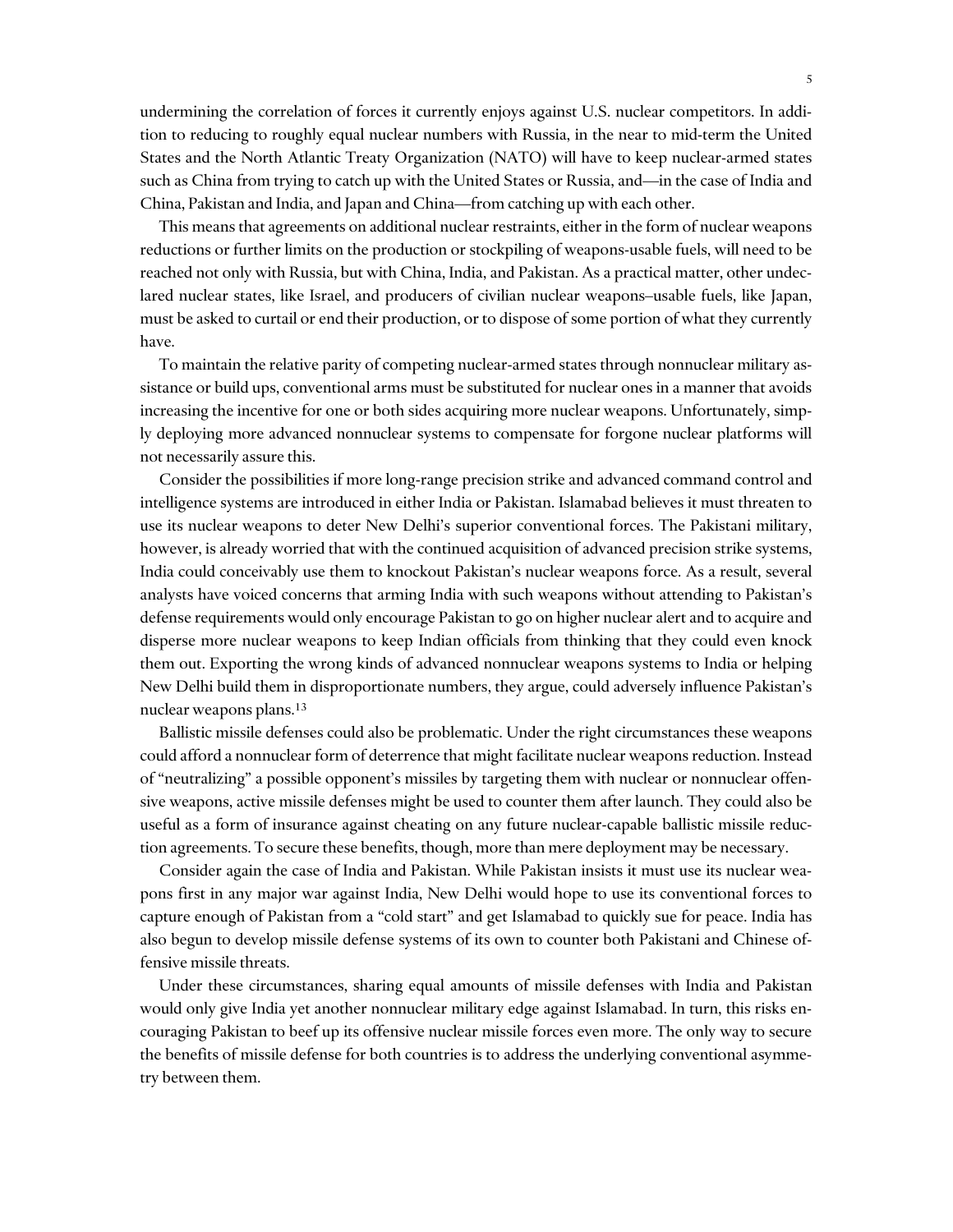Regional security experts have long favored the creation of low, medium, and high conventional deployment zones on both sides of the Indo-Pakistani border to equalize the ability of each country to launch quick conventional attacks against the other. The elimination on both sides of existing short-range ballistic missiles constitutes a central element of these proposals, since their use could prompt nuclear reactions. If such military confidence-building measures were implemented, they might be effective enough to attenuate the perceived stability risks of deploying more advanced and discriminate nonnuclear military systems.14

Other measures might be required elsewhere. As China increases its nuclear and nonnuclear missile superiority over Taiwan and its capability to target U.S. carrier groups with advanced conventional ballistic missiles, the United States and its Pacific allies must worry that Beijing may be able to overwhelm the missile defenses on which they are now working.15 Meanwhile, China is developing ballistic missile defenses of its own to counter possible U.S. nuclear and precise conventional intercontinental ballistic missile attacks. Countering offensive Russian ballistic missiles may also be a Chinese concern. These missile concerns suggest that diplomatic efforts should focus on reaching offensive ballistic missile limits in Asia, to assure that whatever missile defenses are deployed, they will not immediately be overwhelmed. Several precedents exist:

- the Strategic Arms Reduction Treaty, which limited U.S. and Russian strategic ballistic missile delivery systems
- the Intermediate Nuclear Forces (INF) Treaty, which covers Russian and NATO missiles with ranges between 500 and 5,500 kilometers
- the Missile Technology Control Regime (MTCR), which limits commerce in missiles capable of lifting 500 kilogram payloads more than 300 kilometers

New ballistic missile limits must be aggressive enough to include the ballistic missiles that matter, so as to reduce the need or desire to deploy more nuclear warheads without creating new categories of permissible missiles. It makes little sense to eliminate the class of ballistic missiles with ranges beyond five hundred kilometers only to end up legitimizing slightly lower-range missile systems that are above the limits restricted by the MTCR.

Yet another related concern in limiting offensive ballistic missiles while making room for the deployment of missile defense systems that rely on ballistic missile interceptors is to ensure that the proliferation of missile defense systems does not result in the further spread of large ballistic missiles or related technologies. A good start would be prohibiting the export of ballistic missile-based defensive systems that employ rockets in excess of the Category One missile limits in MTCR on missiles capable of lifting five hundred kilograms payloads more than three hundred kilometers. Alternatively, agreements might be reached to encourage states to move away from missile defense systems that rely on large ballistic missile systems and toward alternatives like small boost-phase missile interceptors on drones and directed energy systems. In either case, the same goal would remain—assuring efforts to reduce the nuclear threat do not end up aggravating it.

#### **Strengthening the Link Between Arms Reductions and Nonproliferation**

If the United States is to diminish the nuclear threat, the reduction of existing nuclear weapons and nuclear-capable delivery systems needs to be related more closely to preventing their further spread.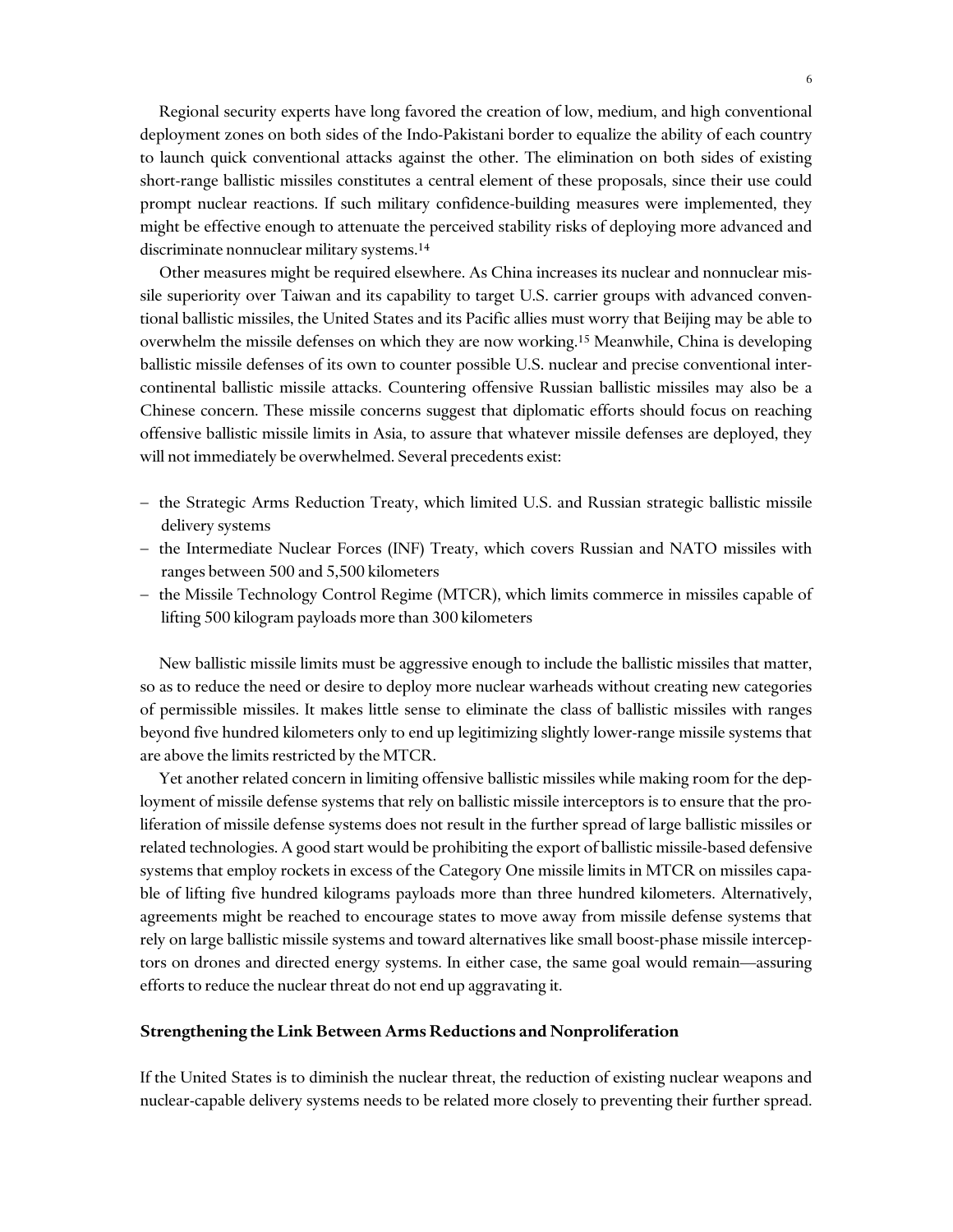Currently the connection between reducing nuclear arms and preventing their spread is mostly symbolic. As the United States and Russia reduce their operationally deployed strategic weapons, conventional wisdom suggests other nuclear armed states will follow. This, in turn, should persuade nonuclear weapon states to submit to much more intrusive inspections of their civilian nuclear activities.16 Putting aside the hard cases of Iran and North Korea, this line of reasoning ignores important technical developments and relies on questionable political assumptions.

After the International Atomic Energy Agency (IAEA) failed to detect covert nuclear programs in Iraq, Iran, Syria, Libya, and North Korea, it remains questionable if even "enhanced" international nuclear inspections would be able to reliably detect future illicit nuclear activities. This is especially true if large civilian nuclear programs spread in regions, like the Middle East, where a number of IAEA members—Algeria, Egypt, Syria, Iraq, Libya and Iran—have either been uncooperative with IAEA inspectors or have been found to have been in noncompliance well after a violation.

The United States, as well as Israel, Japan, NATO, India, Russia, and China, all plan to deploy ballistic missile defense systems, albeit each for different reasons. However, the approaches to controlling nuclear strategic threats taken by the United States and its allies do not yet clearly specify whether these defense programs should be promoted or restricted and, if so, how. Outside of strategic reduction talks with Russia, there exists little discussion of whether or how other states' development of ballistic missiles—both nuclear and nonnuclear—should be approached.

The success of U.S. and allied nuclear arms control and nonproliferation policies also depends on

- the likelihood that Russia will agree to strategic reductions beyond those detailed in New START;
- whether Russia will agree to limit its nonstrategic nuclear weapons;
- what requests Moscow will make in return for such reductions;
- whether Russia will demand the United States and NATO eliminate conventional and missile defense plans;
- when, if ever, such agreements might be reached; and
- whether the United States and Russia could reduce their nuclear weapons arsenals sufficiently to pressure or attract other states, namely China, to join in subsequent arms reductions talks.

The above issues raise questions about enforcement, namely the likelihood that states without nuclear-capable missiles or weapons will refrain from attempts to acquire them in the absence of new penalties or risks. Certainly, the greater Middle East is watching what, if anything, the United States and its allies will do to penalize Iran for its nuclear misbehavior. Many states in the region—including Turkey, Egypt, Jordan, Saudi Arabia, and the United Arab Emirates—are already hedging their nuclear bets by announcing plans to acquire "peaceful" nuclear programs of their own. Meanwhile, South Korea and Japan share similar apprehension in relation to North Korea's repeated violation of its nuclear nonproliferation pledges. Both are developing missile defenses, long-range strike options, and nuclear fuel–making capabilities. Beyond the lack of strong penalties for nuclear activities in Iran and North Korea, there is a general concern that current enforcement of nuclear nonproliferation limits lacks teeth and over what, if anything, will be done to prevent future nonproliferation violations by these or other states.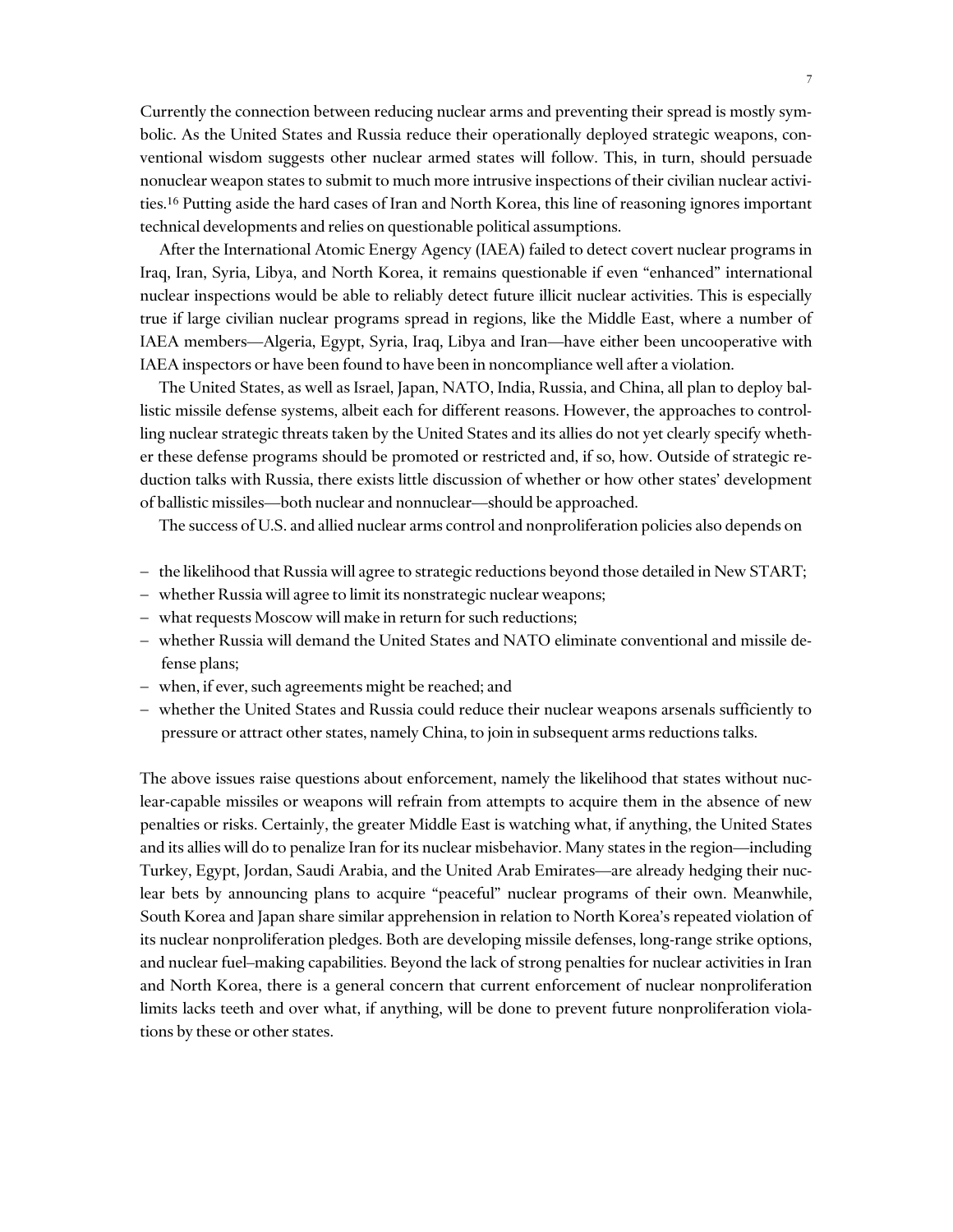#### *NEXT STEPS*

These questions all suggest the need for an additional set of arms control and nonproliferation measures to complement those the United States and the European Union are currently pushing. These efforts may or may not succeed, leaving room for more immediate, incremental limits to complement them. A number of possibilities exist.

#### **Controlling Fissile Material**

To date, the United States has given only basic guidance on how it intends to reduce the production of weapons-usable fissile material (highly enriched uranium and separated plutonium). President Barack Obama has called for the negotiation of a fissile material cutoff treaty. But most versions of this agreement explicitly allow civilian nuclear fuel production, which is nearly identical to military production. Also, after decades of fruitless talks in Geneva, it is unclear if such an agreement could ever be negotiated, much less brought into force.

Some officials, including those advising Secretary of State Hillary Clinton, have suggested a complementary approach known as the Fissile Material Control Initiative. Instead of a binding treaty, both weapon and nonweapon states under the Nuclear Nonproliferation Treaty (NPT) would simply identify what portion of their separated plutonium and highly enriched uranium stocks were in excess of either their military or civilian requirements, and then secure or dispose of them.17 Accessing the surpluses that states declare could be made more difficult by requiring the prior consent of parties participating in the initiative.18

Another practical idea would be to ensure that the U.S.-India civilian nuclear cooperation agreement does nothing to help New Delhi make more nuclear weapons–usable fuels than it was producing when the deal was finalized, in late 2008. Under the NPT, the states that had nuclear weapons in 1967—the United States, Russia, France, the United Kingdom, and China—committed to refraining from direct or indirect actions that would help another state acquire these weapons. Meanwhile, under the Hyde Act, which authorized the U.S.-India civilian nuclear deal, the White House is routinely required to report to Congress on how much uranium fuel India is importing, how much it is using to run its civilian reactors, how much uranium it is producing domestically, and the extent to which the operation of its unsafeguarded reactors is expanding its stockpiles of plutonium with either the direct or indirect help of NPT nuclear weapon states.19

If India's unsafeguarded plutonium stockpiles grow faster per year than was the case prior to the finalization agreement, and it could be shown to be related to Indian uranium imports from one or more of the NPT weapons states, the latter would be in violation of Article I of the NPT. To prevent such a situation or limit the harm it might do, the United States should alert all other nuclear supplying states and ask them to suspend civilian nuclear assistance until India's unsafeguarded weaponsusable fissile material production declines. The logical place to make this request would be the Nuclear Suppliers Group (NSG). Such vigilance should also be matched with efforts to keep Pakistan from expanding its nuclear weapons capabilities.

Finally, the United States, China, Japan, and South Korea could reconsider the merits of expanding "civilian" recycling of plutonium-based fuels. As has already been noted, Japan is about to open a commercial plutonium reprocessing plant in Rokkasho. Projected to cost over \$100 billion over its lifetime, the plant is designed to produce roughly 250 Nagasaki-sized bombs worth of plutonium each year. Although it was intended to produce plutonium-based fuels for a large breeder reactor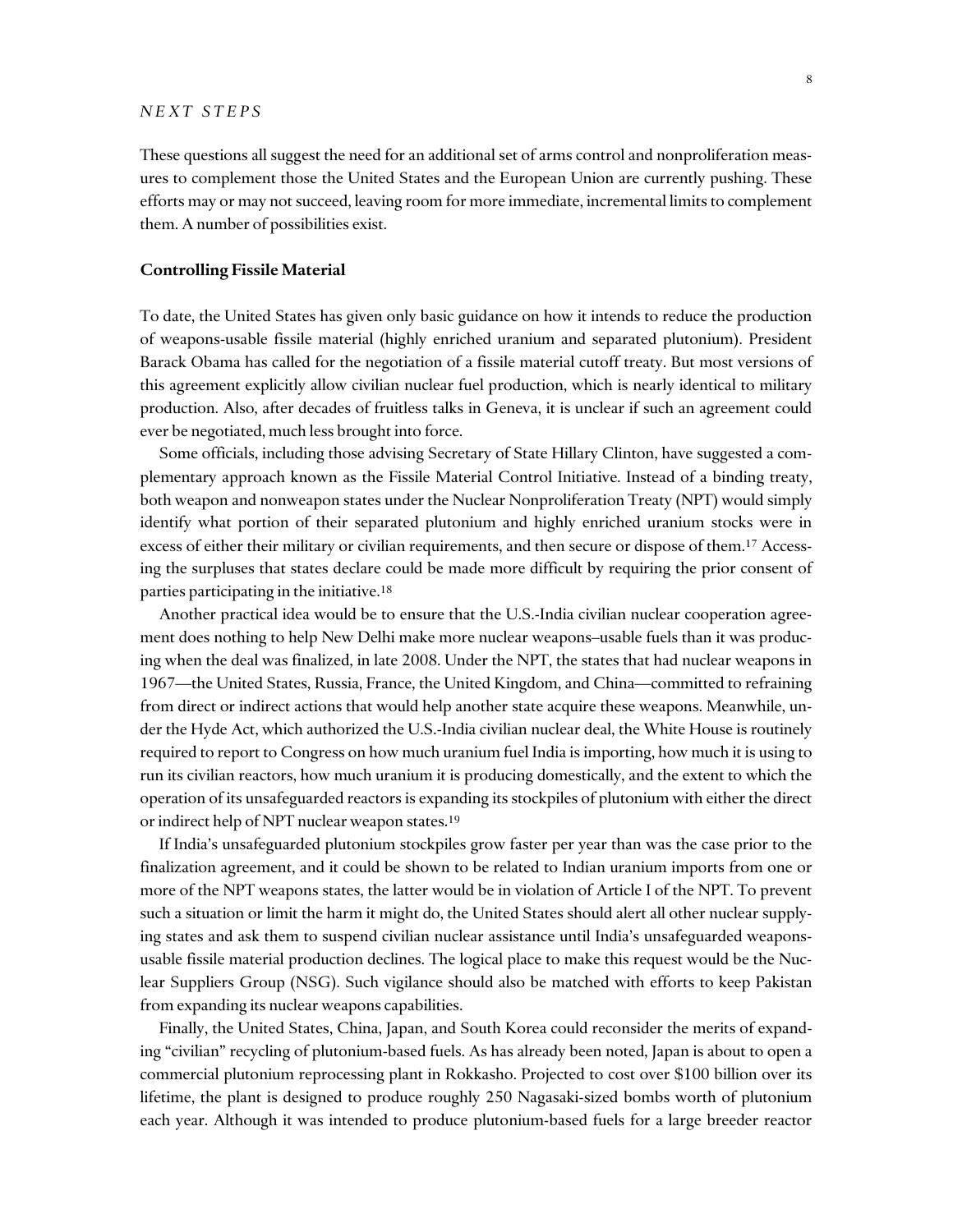program, the Japanese breeder effort has fallen many years behind schedule. As a result, the many tons of plutonium that will be produced at Rokkasho are likely only to add to what Japan already has stored on the site, enough plutonium to make about two thousand bombs. Technical difficulties have already delayed the plant's opening several times, but Japanese officials hope to bring it online later this October.

South Korea, meanwhile, sees Japan's plutonium recycling effort as a model. Seoul, which the United States has previously caught trying to use its civilian nuclear program to make plutonium weapons, now wants to revise the civilian nuclear cooperative agreement with Washington to allow it to recycle plutonium. China is not far behind. Last year Beijing announced that it had contracted with the French firm Areva to build a plutonium reprocessing plant nearly identical to one the French built for Japan at Rokkasho. Some in the U.S. Department of Energy and Congress believe federal funding of a U.S. commercial reprocessing program ought to be considered.20

Nuclear experts have repeatedly determined that none of these plutonium recycling programs are as economical as simply burning fresh uranium fuel and storing the waste above ground. All of them run proliferation and physical security risks. That is why the bipartisan Commission on the Prevention of Weapons of Mass Destruction Proliferation and Terrorism called on the legislative and executive branches of the U.S. government to maintain the moratorium Presidents Gerald Ford and Jimmy Carter imposed on U.S. commercial reprocessing in the 1970s.21 Discussing the merits of expanding such a moratorium with China, Japan, and South Korea might make sense. In exchange for Japan, the United States, and South Korea refraining from reprocessing, it might be possible to persuade China to do so as well. It may even be possible to get Chinese officials to announce publicly what they have told U.S. experts privately: China has not made highly enriched uranium or plutonium for weapons for many years. If China were to do this, it would make it easier for the United States to exert pressure on India, which sees itself in military competition with China, and Pakistan, which is a close security ally of China, to do the same.

#### **Curbing Nuclear Tests and NPT Violations**

Getting the U.S. Senate to ratify the CTBT will not be easy, and it may be many years before this agreement is ever brought into force. It was reported recently that North Korea might test a third nuclear weapon. Last year nuclear scientists in India seriously debated whether and when New Delhi might have to resume nuclear testing to perfect a thermonuclear device. If India tests, then Pakistan would almost certainly follow suit.22 It may not be possible to rein Pyongyang in, but India, Pakistan, China, Russia, the United States, France, and the United Kingdom have all gone on record previously announcing their policy not to test. Rather than wait for yet another nuclear explosion, all these states should recommit themselves to the moratorium they previously supported. If the United States cannot get them to recommit, the prospects for the United States in bringing the CTBT into force would become even more remote.

Enforcing the moratorium is a separate matter. It would make sense, in this case, to exploit the implicit legal ban in the NPT against testing by nonnuclear weapon states. Since the NPT has been in force, civilian nuclear supplier states have tried through the NSG to bolster the treaty by imposing common sense restrictions on civilian nuclear exports. One recommendation is to secure agreement among NSG members to block further civilian nuclear trade with any NPT nonweapon state that conducts a nuclear test. Given Tehran's dependence on Russian civilian nuclear assistance, this would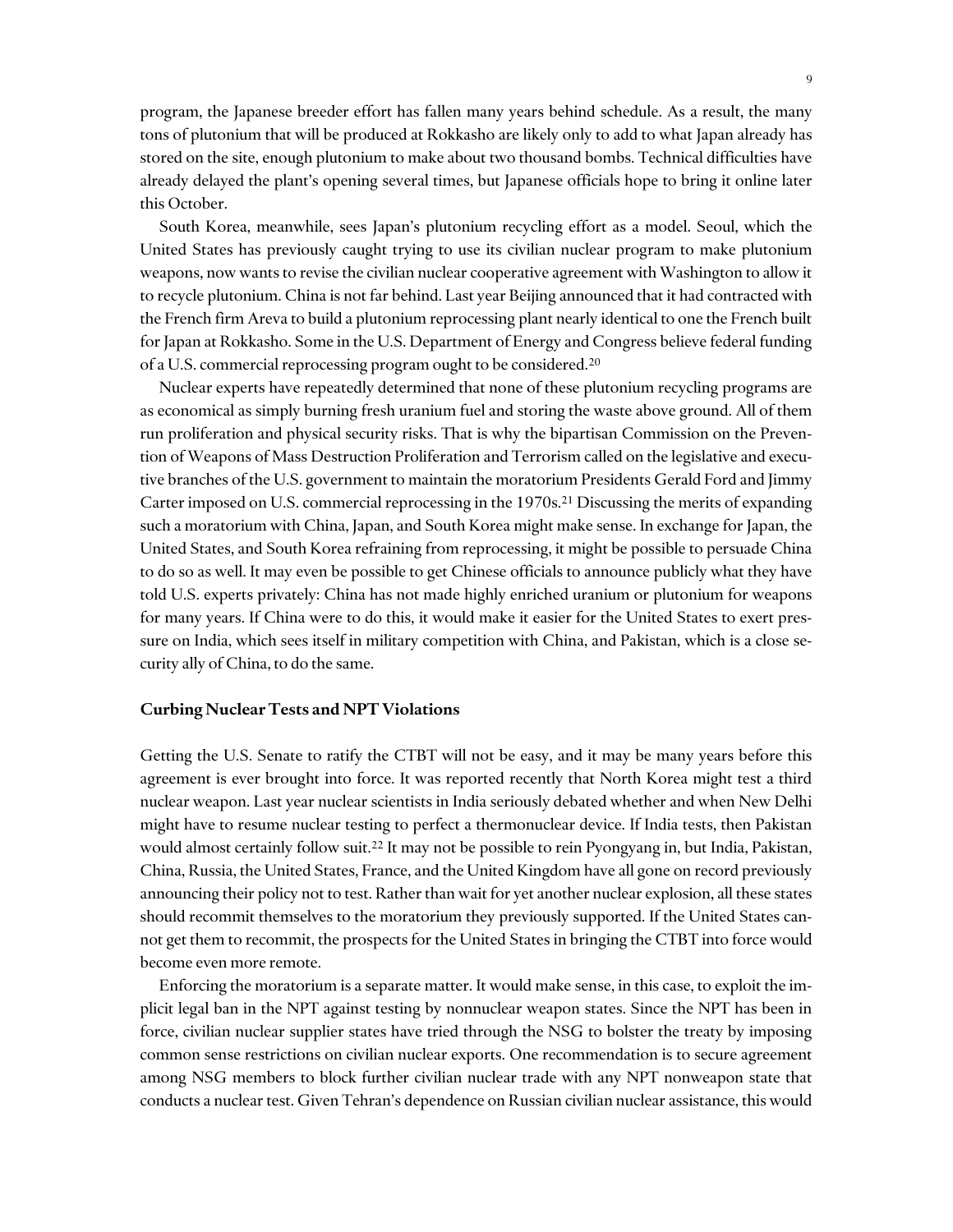be immediately relevant, as Iran is a state that could well be tempted to test its nuclear prowess soon.23

Seeking agreement to cut off supplies of nuclear capable missile technology under the Missile Technology Control Regime (MTCR) could complement any NSG agreement. Violators of the NPT and IAEA safeguards, and states that withdraw from the NPT while still in violation, are not prohibited at present from receiving nuclear-capable missile technology and assistance from states that supply missile technology. This loophole could be eliminated by the adoption of an automatic cutoff of MTCR-controlled goods to nuclear violators.

Finally, as missile defense capabilities grow and spread around the world, the treatment of serious NPT control violations should be linked not only to the accessibility of NSG and MTCR goods, but also to the freedom of states to test fly nuclear-capable missiles outside their borders. Under current international law, it is legal for countries that flaunt the nuclear rules, such as North Korea, to fire nuclear capable missiles over Japan toward the United States. Yet such missiles are indistinguishable from those designed to carry nuclear warheads, and their development and testing are inherently destabilizing. If a state is found by the IAEA or the United Nations Security Council to be in violation of its NPT obligations, it should be subject to an international norm against testing nuclear-capable missiles outside of its borders, just as there are international norms against acts of piracy, drug running, and slave trading. States with the technical ability to do so could be given the authority to shoot down such "outlaw" objects once they enter international air space. Similarly, if progress is made on creating additional limits on ballistic missile deployments via a global treaty or understanding, violators should also be banned from receiving controlled missile and nuclear goods and be subject to similar missile testing restrictions until the appropriate authorities have determined that they had resumed full compliance.

#### **Clarifying What Can Be Safeguarded**

The presumption inherent in the last recommendation is that organizations such as the IAEA are fully effective in making such determinations at all times when, in fact, they are not. International nuclear inspectors should be encouraged to distinguish between the nuclear activities and materials that they can reliably safeguard against military diversion and those that they cannot. The NPT is clear that all peaceful nuclear activities and materials must be safeguarded—that is, inspected in a manner that can reliably prevent them from being diverted to make nuclear weapons. Most NPT states assume that if they merely declare their nuclear holdings and allow international inspections, they have satisfied this requirement.

In light of these points, the IAEA should concede that it cannot safeguard all of the materials and facilities under its inspections jurisdiction against possible military diversions. This would raise questions about the advisability of producing or stockpiling plutonium and highly enriched uranium to fuel reactors, and beliefs that these materials and activities can be safeguarded. At the least it would suggest that nonnuclear weapon states should not acquire such materials or facilities beyond what they already have. These points are important enough to raise before, during, and after the NPT Review Conference in May 2010.

In this regard the United States and other like-minded countries might independently assess whether the IAEA can meet its own inspection goals, under what circumstances—if any—these goals can be met, and whether they are set high enough. Last year the U.S. House of Representatives ap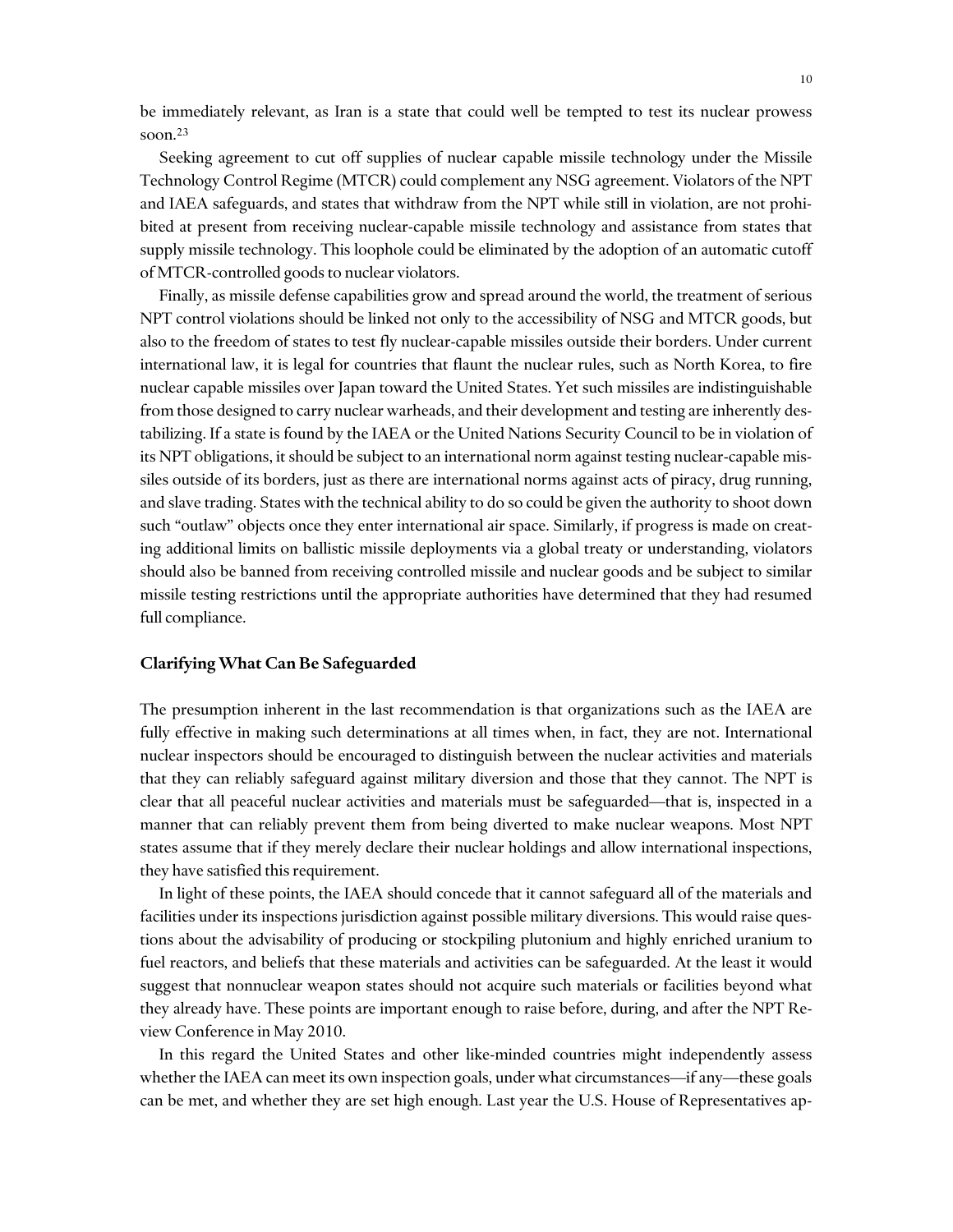proved legislation requiring the executive branch to routinely make such assessments and report their findings. Similar legislation has been proposed in the Senate.24

#### **Encouraging Economic Competition Among All Energy Options**

To assure safe and economically competitive forms of clean energy, greater attention should be paid to comparing costs and discouraging the use of government financial incentives for commercial energy projects, especially nuclear power**.** Supporters of nuclear power insist that expansion is critical to prevent global warming, yet they generally downplay or ignore the nuclear weapons proliferation risks associated with this technology's further spread. That said, it may be impossible to prevent the spread of nuclear power if it turns out to be the cheapest, quickest way to provide low- or nocarbon energy. Given the security premium associated with the further spread of nuclear power technologies, though, no government should pay extra to promote it.

Creating additional government financial incentives to build more commercial nuclear plants will only increase the difficulty of accurately comparing them to nonnuclear alternatives. Not only do such subsidies mask the true costs of nuclear power, but they tilt the market against less-subsidized, potentially sounder alternatives.25 This is troubling since nuclear power continues to enjoy massive government support and the most dangerous practices in civilian nuclear energy—nuclear fuel cycle activities in nonnuclear weapon states and large power reactor projects in politically unstable regions like the Middle East—are poor investments compared to other, safer alternatives.<sup>26</sup>

Governments should open all large civilian energy projects in their countries to competitive, international bidding that includes all energy types. Currently, states that want to build large civilian nuclear reactors limit their consideration to nuclear bids only, rather than opening the competition up to any energy option that can meet a given set of environmental and economic criteria. This practice flies in the face of the Energy Charter Treaty, which the European Union has ratified and Washington supports. This agreement calls on states to encourage open international bidding on large energy projects or transactions. Meanwhile, the Global Energy Charter for Sustainable Development, which the United States and many other countries also support, calls on states to internalize as many external costs—namely those associated with government subsidies and quantifiable environmental costs such as the probable prices on carbon—in determining the costs of large-scale energy projects.

Although these agreements have not yet played a significant role in reducing carbon emissions, they should. The surest way to achieve the quickest and least expensive carbon reductions is to

- $\overline{\phantom{a}}$  include all the relevant government subsidies when pricing various energy options;
- assign a range of probable carbon prices to each option;
- use these figures to determine what the lowest-cost energy source or technology might be in relation to a specific time period; and
- rank each option on the basis of both price and time.

Enforcing total adherence to these principles will be challenging. However, the downsides of not trying far exceed the risks even of partial failure. To this end, Washington should suggest a modest action plan for the Group of Twenty (G20) as a follow-on to the December 2009 Copenhagen Climate Conference. It would include establishing common means of accounting for energy project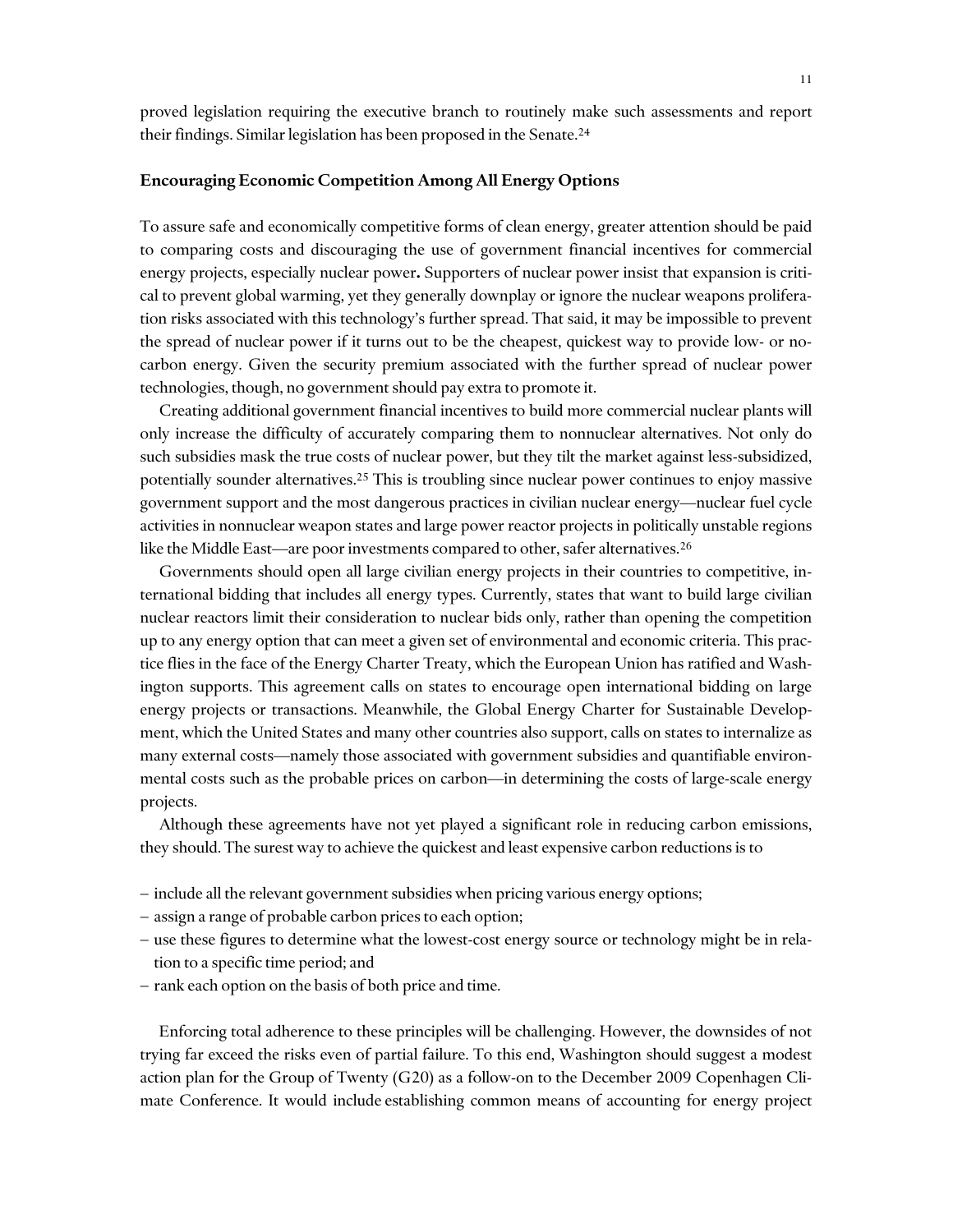costs and consistent international bidding rules. Beyond this, the G20 should give the IAEA notice of any state decisions they believe violate these principles by favoring nuclear power over cheaper alternatives. The aim would be to encourage the IAEA to ascertain the true purpose of such nuclear projects.27

As a complementary effort, the world's advanced states could also work with developing countries to create nonnuclear alternatives to address their energy and environmental needs. In the case of the United States this would entail implementing existing law. Title V of the Nuclear Nonproliferation Act of 1978 requires the executive branch to cooperate with developing nations in performing analyses of their energy needs and identifying how they might be fulfilled with energy sources that do not include nuclear fuels. Title V also calls on the executive branch to create an alternative energy cadre of experts to help developing nations explore these options. To date, no president has chosen to implement this law. Congress has indicated that it would like to require country energy analyses and outside, nongovernmental assessments of them—to be done under Title V as a precondition for any additional U.S. nuclear cooperation agreements.<sup>28</sup> Meanwhile, the United Nations has a nonnuclear renewable energy initiative of its own—the International Renewable Energy Agency (IRE- $NA$ )<sup>29</sup>—aimed at assisting developing states. As with most of the suggestions already made, the United States and others can emphasize these initiatives without waiting for additional international treaty agreements.

#### *POLITICAL ANALYSIS*

The current U.S. arms control and nonproliferation agenda is ambitious. After the recently signed New START agreement, there is little chance any of the other treaties President Obama highlighted in his April 5, 2009, speech in Prague—additional nuclear reduction treaties with Russia or other states, the CTBT, and the FMCT—can be brought into force before the end of his first term, or even before the 2016 presidential elections.

However, the United States can make progress toward achieving the goals of these agreements even if these agreements fail to be finalized if it would take more modest, incremental steps such as implementing existing U.S. law, such as the Hyde Act on India and the Nuclear Nonproliferation Act of 1978 on alternative energy cooperation, conduct energy assessments, and make sure U.S. nuclear cooperation is safeguarded in a manner that affords timely warning of possible military diversions. None of these more modest recommendations require negotiating or ratifying formal bilateral or international treaties. In addition, most of the sanctions recommendations that have been made involve little more than modifying current Nuclear Supplier Group and Missile Technology Control Regime guidelines, something that is done on a routine basis. Assessments of what the IAEA can and cannot safeguard can be done with or without other states' cooperation.

Other suggestions can also be implemented without waiting for consensus or the consent of other countries. The Fissile Material Control Initiative and recommitment to existing nuclear test moratoriums can make it easier to negotiate formal international treaties by setting practical examples. Promoting a moratorium on the further expansion of commercial plutonium reprocessing in the United States and Asia and encouraging the Group of Twenty (G20) to make large energy projects competitive and adopt sound energy accounting rules could save many billions of dollars.

Seasoned U.S. political experts would still rightly be skeptical that either Democrats or Republicans would seize on these ideas until after the elections in November 2010. Until then, few, if any, in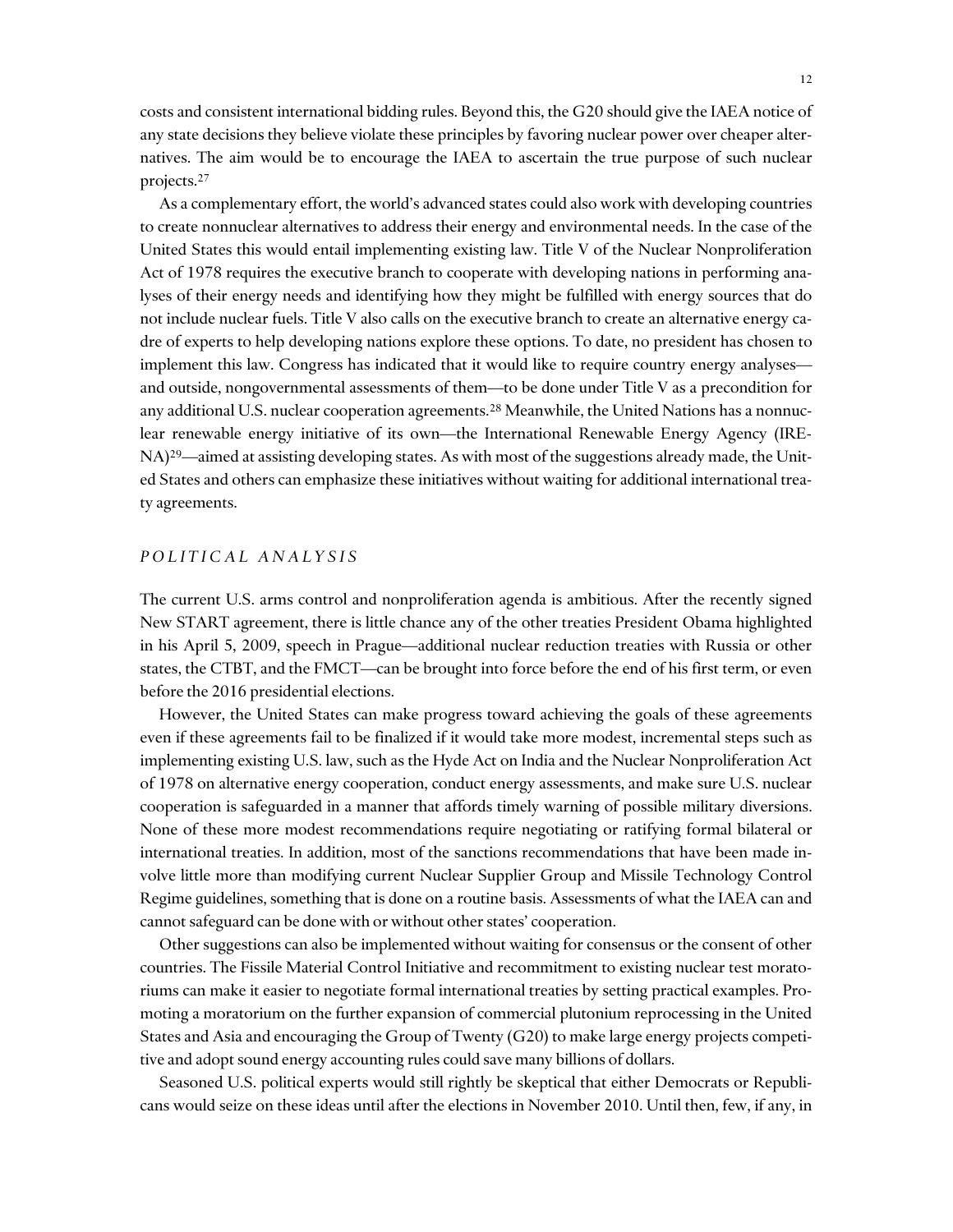the Democratic Party would have the time or inclination to suggest that their leadership do something different than what is already on the foreign affairs agenda. Meanwhile, Republicans running for office are unlikely to be drawn to anything other than criticizing the Obama administration. Such an environment hardly leaves room for incremental innovation.

However, November 2010 is not far off. After those elections the glow of negotiating New START will have largely worn off and the prospect of not bringing any new treaty agreements into force for many years will replace it. In this environment, Democratic supporters of President Obama may actually seek new ways to demonstrate their support of his nuclear control goals: reducing stocks and production of nuclear weapons and weapons-usable fissile material, nuclear testing, the spread of nuclear weapons–related capabilities, and the risks of nuclear use and theft.

Republicans, on the other hand, are likely to be focused on defeating President Obama in 2012. Assuming that he does not defeat himself, this will force the Republican Party to explain not just what it opposes, but what it supports. Republicans may find fault with the formal treaties President Obama is trying to negotiate and bring into force. The question will be not whether the Republicans support the president's nuclear controls, but rather in what alternative ways they might try to achieve these ends. For different reasons then, Democrats and Republicans could both have an interest in developing an additional list of nuclear controls to those currently in play.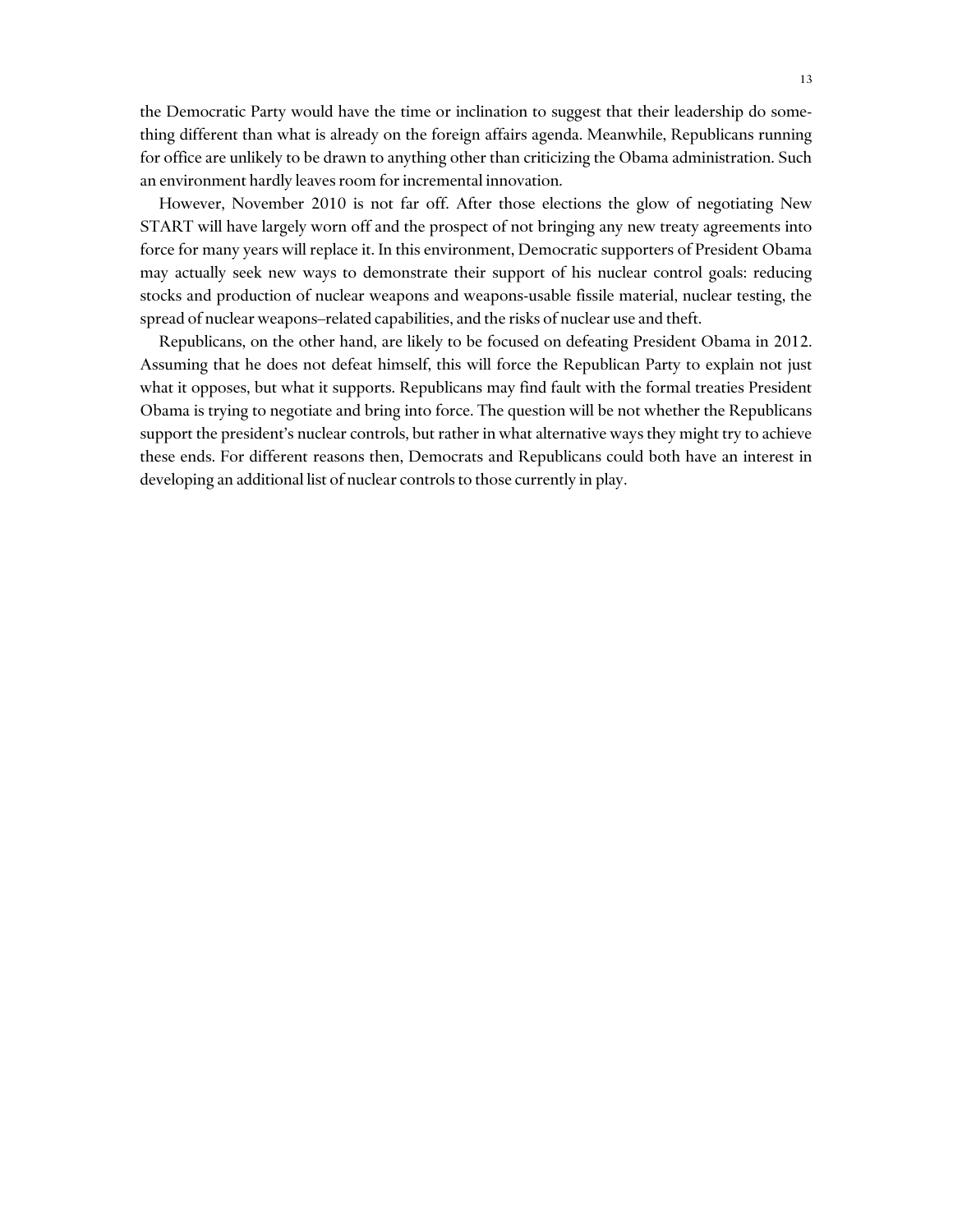### Endnotes

 $\overline{a}$ 

<sup>1.</sup> The U.S. Department of Energy conservatively defines the amount of material necessary to make a nuclear bomb with a yield equivalent to that dropped on Hiroshima as 4 kilograms of plutonium. Japan currently stores 17,400 kilograms of separated (and thus potentially weapons-usable) plutonium on its territory. For a more detailed analysis of how much less material is required to produce Hiroshima-like yields, see Thomas B. Cochran, "The Amount of Plutonium and Highly Enriched Uranium Needed for Pure Fission Weapons," Natural Resource Defense Council, 1995, http://www.nrdc.org/nuclear/fissionw/fissionweapons.pdf.

<sup>2.</sup> International Panel on Fissile Materials *Global Fissile Materials Report 2009*, October 2008; Andrei Chang, "China's Nuclear Warhead Stockpile Rising," *UPI Asia*, April 5, 2008.

<sup>3.</sup> World Nuclear Association, "Emerging Nuclear Energy Countries," April 13, 2010.

<sup>4.</sup> Josh Rogin, "Exclusive: House Republicans Ding Obama on Nuke Treaty in Previously Unreported Letter," *Foreign Policy: The Cable,* September 16, 2009, http://thecable.foreignpolicy.com/.

<sup>5.</sup> Jonathan Medalia, "Comprehensive Nuclear-Test-Ban Treaty: Issues and Arguments," *CRS Report for Congress,* March 12, 2008, p. 20; U.S. Congressional Commission on the Strategic Posture of the United States, *America's Strategic Posture* (United States Institute of Peace Press, 2009), p. 83.

<sup>6.</sup> On the inherent difficulty of effectively safeguarding declared nuclear fuel plants against incremental or abrupt military diversions, Marvin M. Miller, "Are IAEA Safeguards on Plutonium Bulk-Handling Facilities Effective?" (Nuclear Control Institute, 1990), reprinted in Paul Leventhal et. al. (eds.), *Nuclear Power and the Spread of Nuclear Weapons* (Brassey's, 2002); Brian G. Chow and Kenneth A. Solomon, *Limiting the Spread of Weapon-Usable Fissile Materials* (The Rand Corporation, MR-346-USDP, 1993), pp. 1-15; Andrew Leask, Russell Leslie, and John Carlson, "Safeguards As a Design Criteria: Guidance for Regulators," (Canberra, Australia: Australian Safeguards and Non-proliferation Office, September 2004); and Edwin S. Lyman, "Can Nuclear Fuel Production in Iran and Elsewhere Be Safeguarded against Diversion?" in Henry Sokolski (ed.), *Falling Behind: International Scrutiny of the Peaceful Atom* (The Strategic Studies Institute, 2008), pp. 101-20.

<sup>7.</sup> Henry S. Rowen, "This 'Nuclear-Free' Plan Would Effect the Opposite," *Wall Street Journal*, January 17, 2008; David Kay, "Denial and Deception Practices of WMD Proliferators: Iraq and Beyond" in Brad Roberts (ed.), *Weapons Proliferation in the 1990s*, (MIT Press, 1995); Victor Gilinsky, et al., *A Fresh Examination of the Proliferation Dangers of Light Water Reactors* (Nonproliferation Policy Education Center, 2004), available at http://www.npec-web.org/files/20041022-GilinskyEtAl-LWR.pdf.

<sup>8.</sup> Tim Reid, "President Obama Seeks Russia Deal to Slash Nuclear Weapons" *The Times*, February 2, 2009; Steven Pifer, Joseph Cirincione, and Clifford Gaddy, "Resetting U.S.-Russian Leadership on Nuclear Arms Reductions and Non-Proliferation," *Brookings Arms Control Series* (The Brookings Institution, January 2010); remarks of Ambassador Thomas Pickering detailed in "China's Nuclear Posture Important for Disarmament," *China Daily*, April 9, 2010.

<sup>9.</sup> Within the oldest and most significant nuclear states, dual-use reactors run by the government have long been connected to electrical grids to produce nuclear weapons fuels and electricity. In the United States this includes the now-defunct Richland dual-purpose reactor in the state of Washington and the Tennessee Valley Authority's tritium-producing light water reactors. It also includes Russia's RMBK reactors, which made plutonium for Russia's arsenal; France's gas cooled natural uranium and breeder reactors, which did the same for France through the 1980s; India's unsafeguarded heavy water reactors and planned breeder reactors, which currently provide tritium and plutonium for India's nuclear weapons program; and Britain's Magnox power plants, which provided a significant portion of the plutonium for the United Kingdom's nuclear arsenal. Energy Northwest, *50 Years of Public Power* (Energy Northwest, 2007), http://www.energy-northwest.com/downloads/EN\_Annual\_Report\_2007\_small.pdf; Global Secuirty.org, "RBMK Reactor," http://www.globalsecurity.org/wmd/world/russia/rbmk.htm; The U.S. Central Intelligence Agency, "The French Nuclear Reactor Fuel Reprocessing Program: An Intelligence Assessment," September 1984, approved for release July 1992, available at http://www.gwu.edu/~nsarchiv/NSAEBB/NSAEBB184/FR30.pdf; Paul Brown, "First Nuclear Power Plant to Close, *The Guardian*, March 21, 2010; The Nuclear Weapon Archive, "British Nuclear Facilities," http://nuclearweaponarchive.org/Uk/UKFacility.html; and Zia Mian, A.H. Nayyar, R. Rajaraman and M.V. Ramana, "Fissile Materials in South Asia and the Implications of the US-India Nuclear Deal," International Panel on Fissile Materials Research Report, September 2006, available at http://www. fissilematerials.org/ipfm/site\_down/ipfmresearchreport01.pdf.

<sup>10.</sup> Christine Kucia, "Tritium Production Licenses Granted to Civilian Power Plants," *Arms Control Today,* November 2002;Daniel Horner, "Obama Budget Seeks Rise in Tritium Capacity," *Arms Control Today*, June 2009.

<sup>11.</sup> See notes 6 and 7 *supra* and Henry Sokolski, "Assessing the IAEA's Ability to Verify the NPT," in Sokolski (ed.), *Falling Behind*, pp.  $3 - 62$ .

<sup>12.</sup> Taiwan and South Korea both had nuclear weapons programs and engaged in covert nuclear fuel making efforts in the 1970s and 1980s. Each succeeded in producing nuclear weapons usable materials from power and research-related facilities that were supposed to be under IAEA safeguards. Recently South Korea announced plans to begin construction of an experimental fast reactor that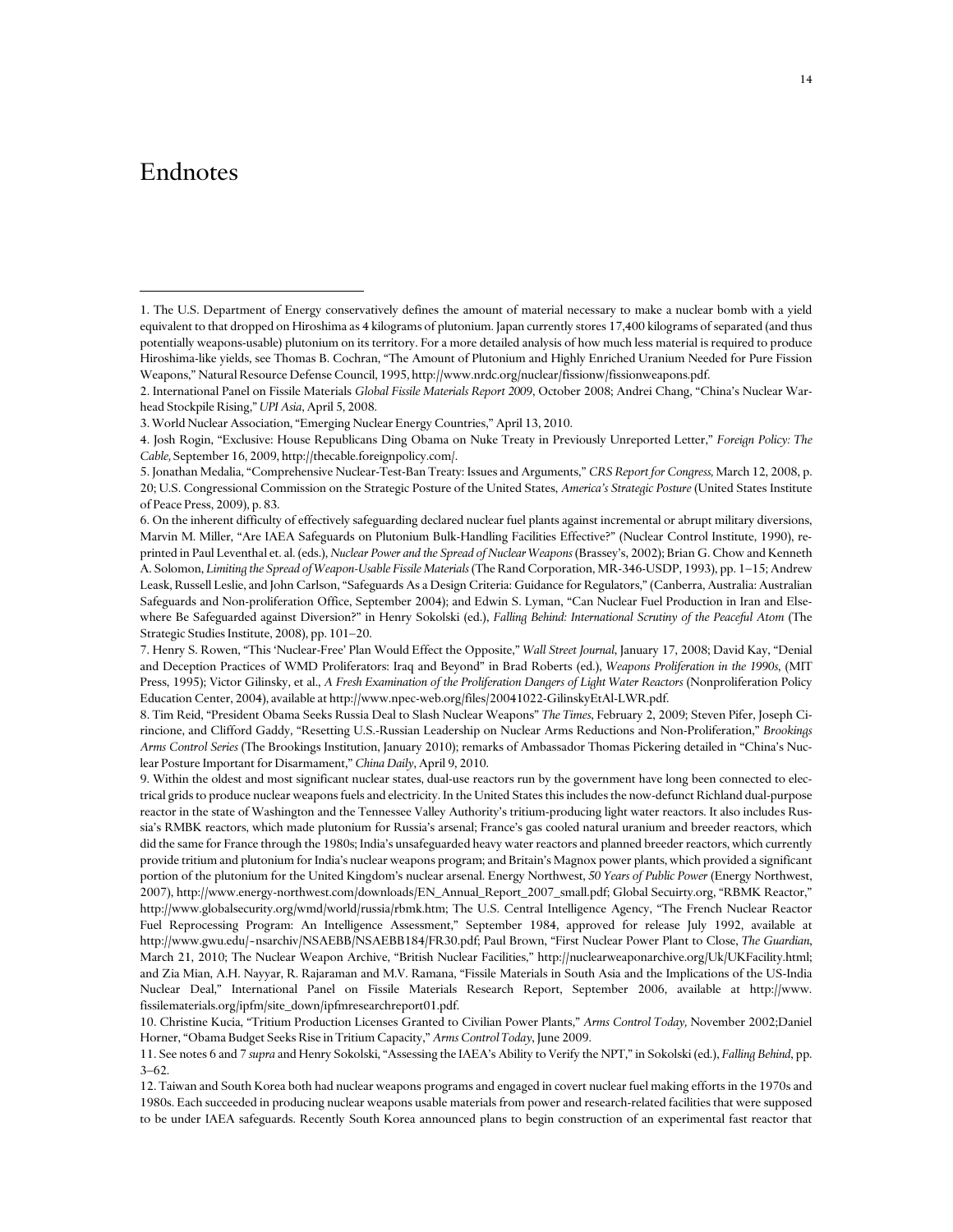would use plutonium fuel. It also is working on recycling plutonium from existing spent fuel. Rebecca K.C. Hersman and Robert Peters, "Nuclear U-Turns: Learning from South Korean and Taiwanese Rollback," *Nonproliferation Review,* November 2006, pp. 539- 53; "S. Korea Builds Experimental Reactor Facility," *The Chosun Ilbo*, April 16, 2010; Frank N. von Hippel, "South Korean Reprocessing: An Unnecessary Threat to the Nonproliferation Regime," *Arms Control Today,* March 2010.

 $\overline{a}$ 

13. Peter Lavoy, "Islamabad's Nuclear Posture: Its Premises and Implementation," in Henry Sokolski (ed.), *Pakistan's Nuclear Future: Worries beyond War* (Strategic Studies Institute, 2008), pp. 129–66.

14. See note 13 *supra* and Feroz Khan, "Prospects for Indian and Pakistani Arms Control and CBMs," (Nonproliferation Policy Education Center, February 22, 2010), http://www.npec-web.org/files/20100214-Khan\_Prospects\_of \_Arms\_Control\_and\_CBMs\_ India\_Pakistan.pdf.

15. Mark Stokes, China's Evolving Conventional Strategic Strike Capability: The Anti-ship Ballistic Missile Challenge to U.S. Maritime Operations in the Western Pacific and Beyond (Project 2049, September 14, 2009), available at http://www. project2049.net/ documents/chinese\_anti\_ship\_ballistic\_missile\_asbm.pdf.

16. Gareth Evans and Yoriko Kawaguchi, *Eliminating Nuclear Threats: A Practical Agenda for Global Policymakers* (International Commission on Nuclear Non-proliferation and Disarmament, 2010), pp. 3–36.

17. Robert Einhorn, "Controlling Fissile Materials and Ending Nuclear Testing," presentation before the International Conference on Nuclear Disarmament, Oslo (February 26–27, 2008), http://www.ctbto.org/fileadmin/user\_upload/pdf/External\_Reports/papereinhorn.pdf.

18. Albert Wohlstetter, "Nuclear Triggers and Safety Catches," in Robert Zarate and Henry Sokolski (eds.), *Nuclear Heuristics Selected Writings of Albert and Roberta Wohlstetter* (U.S. Army War College Strategic Studies Institute, 2009).

19. Henry J. Hyde United States-India Peaceful Atomic Energy Cooperation Act of 2006, "Implementation and Compliance Report," available at http://frwebgate.access.gpo.gov/cgi bin/getdoc.cgi?dbname=109\_cong\_bills&docid=f:h5682enr.txt.pdf.

20. "Rokkasho Reprocessing Plant Delayed Again," *World Nuclear News*, September 8, 2009; "Rokkasho Reprocessing Plant Delayed Again," *World Nuclear News*, September 8, 2009; Massafumi Takuba, "Wake Up. Stop Dreaming: Reassessing Japan's Reprocessing Program," *Nonproliferation Review*, March 2008; World Nuclear Association, "Nuclear Power in China," October 2008; Frank von Hippel, "South Korean Reprocessing: An Unnecessary Threat to the Nonproliferation Regime," *Arms Control Today,* March 2010; and Rebecca Smith, "Panel to Weigh Nuclear Waste Options," *The Wall Street Journal*, March 26, 2010.

21. Commission on the Prevention of Weapons of Mass Destruction Proliferation and Terrorism, *The World at Risk* (Vintage Books, Random House, 2008), p. 51.

22. Heejin Koo, "North Korea May Test Third Nuclear Bomb, Defector Agency Says," *Bloomberg News Service*, September 9, 2009; Daniel Horner, "Indian Scientist Triggers Debate on Testing," *Arms Control Today*, October 2009.

23. Although the Nuclear Nonproliferation Treaty does not legally prohibit nuclear weapon states from further testing, if sufficient support existed, an additional agreement might also be sought to expand such trade restrictions to nuclear weapon states as well.

24. Section 416 of the House State Authorization Act of 2010 and 2011, "Implementation of Recommendations of Commission on the Prevention of WMD Proliferation and Terrorism," available at http://www.govtrack.us/congress/billtext.xpd?bill=h111-2410.

25. Doug Koplow, "Nuclear Power as Taxpayer Patronage: A Case Study of Subsidies to Calvert Cliffs Unit 3," July 7, 2009, http://www.npec-web.org/Frameset.asp?PageType=Single&PDFFile=Koplow%20-%20CalvertCliffs3&PDFFolder=Essays.

26. Some Middle Eastern states—such as Algeria, Libya, and states bordering the Persian Gulf have—significant proven reserves of relatively clean burning natural gas, which can be used to produce power and industrial heat for a fraction of the costs of any nuclear system. New methods of drilling for gas are opening up new finds in the region, for example off the coast of Israel. In addition the few states in the region that lack their own natural gas resources are still major pipeline transit points and thus have ready access to this resource at low prices. The fundamental challenge to maintaining these cheaper energy supplies is assuring that the natural gas is not being given away through excessive state subsidies. Meanwhile the growing availability of natural gas in the United States, Europe, and Asia has already reduced demand for liquefied natural gas and could conceivably reduce demand for this fuel from the Middle East. On these points and how uneconomical nuclear fuel making can be for small numbers of nuclear power plants, see, "An Unconventional Glut," *The Economist,* March 11, 2010, pp. 72-74; Peter Tynan and John Stephenson, "Nuclear Power in Saudi Arabia, Egypt, and Turkey – How Cost Effective?" (Nonproliferation Policy Education Center, February 9, 2009), http://www.npecweb.org/Frameset.asp?PageType=Single&PDFFile=Dalberg-Middle%20East-carbon&PDFFolder=Essays; "Frank von Hippel, "Why Reprocessing Persists in Some Countries and Not in Others: The Costs and Benefits of Reprocessing," (Nonproliferation Policy Education Center, April 9, 2009), http://www.npec-web.org/Frameset.asp?PageType=Single&PDFFile=vonhippel %20%20TheCostsandBenefits&PDFFolder=Essays.

27. Henry Sokolski, "Market Fortified Non-proliferation," in Jeffrey Laurenti and Carl Robichaud (eds.), *Breaking the Nuclear Impasse*  (The Century Foundation, 2007), pp. 81-143; for more on the current membership and investment and trade principles of the Energy Charter Treaty and the Global Energy Charter for Sustainable Development, http://www.encharter.org and http://www. cmdc.net/echarter.html.

28. See Letter from Congressmen Brad Sherman, Edward Markey and Ileana Ros-Lehtinen to Secretary of State Hillary Clinton, April 6, 2009, http://bradsherman.house.gov/pdf/NuclearCooperationPresObama040609.pdf.

29. The International Renewable Energy Agency (IREA) was created in 2009. For more on its mandate, http://www.irena.org/.